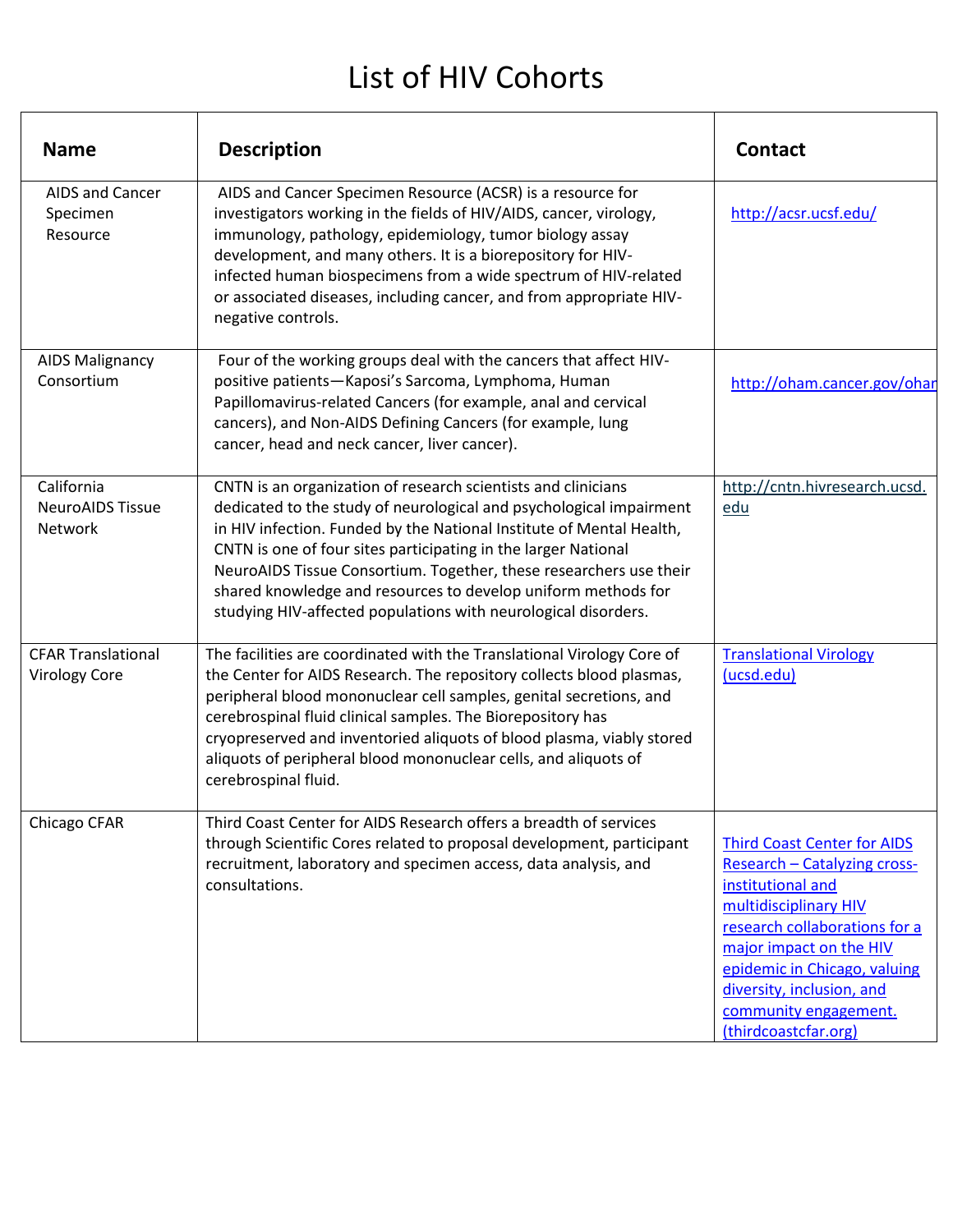| UCSF-Gladstone<br><b>CFAR Specimen</b><br><b>Bank Core</b>                      | The Specimen Bank Core has provided repository services to many<br>cohorts and clinical studies based in San Francisco since 1987, including<br>the Women's Interagency HIV Study (WIHS), Biology of HIV<br>Transmission (Options Cohort), Staying Well (Clinical trial of<br>mindfulness-based stress reduction and education groups for HIV), and<br>SFGH Observational Cohort Evaluating Long-Term Consequences of<br>Virologic Failure (SCOPE).                                                                                                                                                                                                                                                                                                                                                                                                                                                                                                                                | <b>AIDS Specimen Bank Core   U</b><br>(CFAR)                                                                                                                                                 |
|---------------------------------------------------------------------------------|------------------------------------------------------------------------------------------------------------------------------------------------------------------------------------------------------------------------------------------------------------------------------------------------------------------------------------------------------------------------------------------------------------------------------------------------------------------------------------------------------------------------------------------------------------------------------------------------------------------------------------------------------------------------------------------------------------------------------------------------------------------------------------------------------------------------------------------------------------------------------------------------------------------------------------------------------------------------------------|----------------------------------------------------------------------------------------------------------------------------------------------------------------------------------------------|
| The CNICS Research<br>Network (includes<br>data as well as<br>specimens)        | The CFAR Network of Integrated Clinical Systems (CNICS) research<br>network is the first electronic medical records-based network poised to<br>integrate clinical data from the large and diverse population of HIV-<br>infected persons in the modern HAART era. CNICS provides research<br>infrastructure to support HIV clinical outcomes and comparative<br>effectiveness research using data collected at one of 8 Center for AIDS<br>Research (CFARs). The eight CNICS sites include CFARs with HIV clinics<br>that have implemented<br>point of care electronic data collection systems. These sites include<br>Case Western Reserve University, University of Alabama at<br>Birmingham, University of California San Francisco, the University of<br>Washington, the University of California San Diego, Fenway<br>Health/Harvard University, University of North Carolina Chapel Hill,<br>and John Hopkins University, Vanderbilt University, and University of<br>Miami. | <b>CFAR Network of Integrated</b><br>Clinical Systems (CNICS) -<br><b>School of Medicine (uab.edu)</b><br>Forms - CFAR Network of<br><b>Integrated Clinical Systems</b><br>(CNICS) (uab.edu) |
| <b>UCSF CFAR Clinical</b><br>and Population<br><b>Sciences Core</b><br>Research | The Core has an active role in several of the most significant human<br>subjects studies of HIV disease at UCSF. These studies constitute a Core<br>resource for the entire UCSF HIV/AIDS research community                                                                                                                                                                                                                                                                                                                                                                                                                                                                                                                                                                                                                                                                                                                                                                       | http://cfar.ucsf.edu/cores/cli<br>nical/research                                                                                                                                             |
| Duke CFAR                                                                       | The Clinical Core has established a database and biorepository. This<br>Database includes nearly 1900 HIV-infected persons receiving care in<br>the Duke University Adult Infectious Diseases Clinic and will soon<br>include approximately 100 HIV-infected children and adolescents<br>receiving care in the Pediatric Infectious Diseases Clinic. The<br>demographics of these patient populations mirror the reported<br>demographics for North Carolina. There are currently over 60,000<br>plasma specimens in this biorepository.                                                                                                                                                                                                                                                                                                                                                                                                                                           | https://cfar.duke.edu/cores/<br>clinical-core                                                                                                                                                |
| Einstein CFAR                                                                   | A unified web-based clinical research databases that combines data<br>from diverse cohorts and specimen repositories into one centralized<br>relational database. The HIV Integrated Clinical Database (HICDB)<br>provides access to the full array of clinical data for ~15,000 HIV+ and<br>217,000 HIV-negative patients.<br>.The HIV Integrated Research Database (HIRDB) with Virtual<br>Biorepository centralizes data from HIV+ research participants (and<br>HIV-negative controls) to provide CFAR members with access to a<br>broad-based Biobank derived from "remainder" specimens, including<br>tissue from individuals newly infected with HIV, infected with HIV and                                                                                                                                                                                                                                                                                                 | <b>Overview   Einstein-</b><br><b>Rockefeller-CUNY Center for</b><br>AIDS Research   Albert<br><b>Einstein College of Medicine</b><br>(einsteinmed.edu)                                      |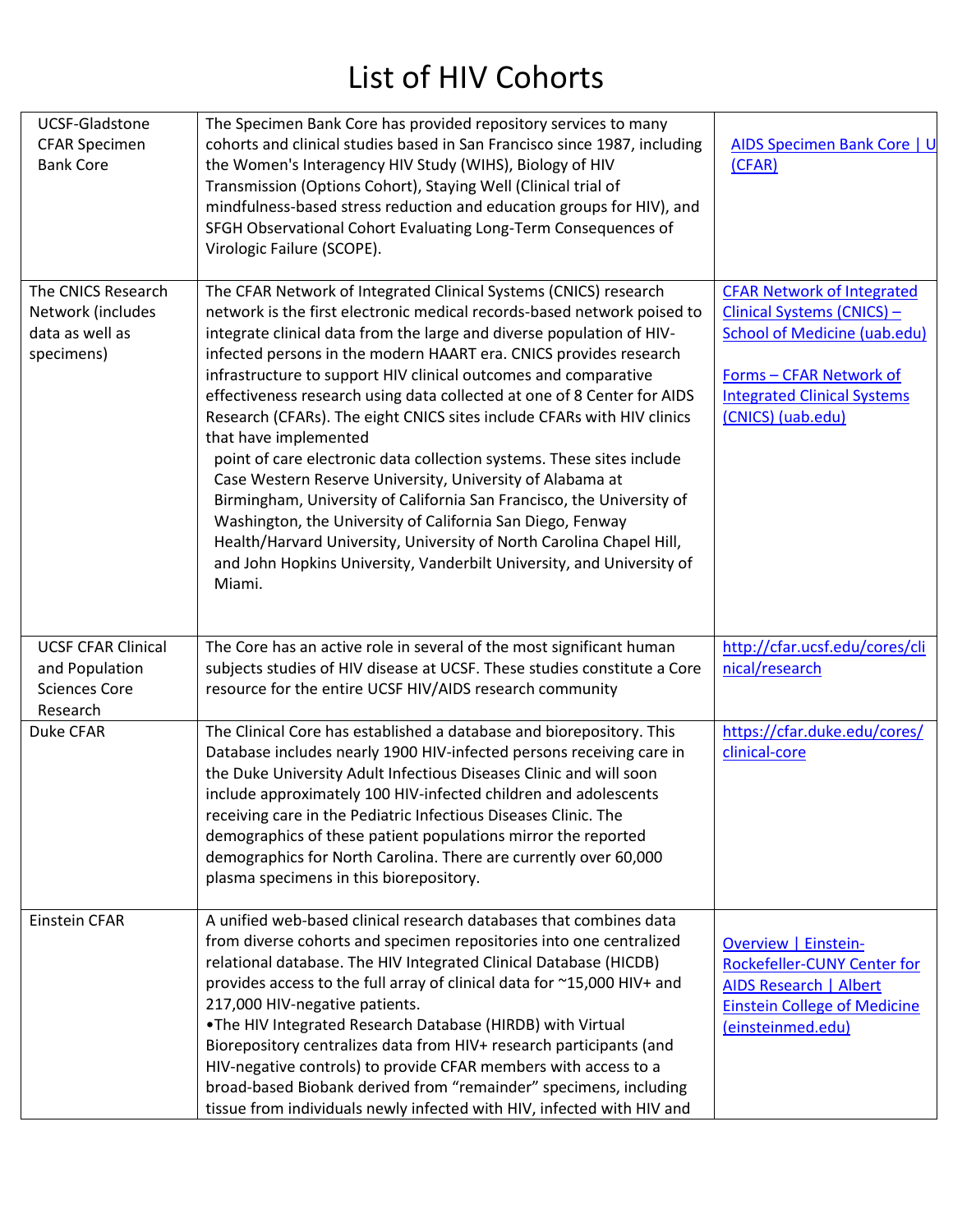|                                                                               | HCV and elite controllers as well as other biorepositories of vaginal<br>swabs, CVL, plasma, and PBMCs from over 300 women, including<br>adolescents, HIV-infected and uninfected women, pregnant women,<br>and post-coital samples of whom a subset also provided cervical or<br>vaginal biopsies.<br>• Access to data and samples from cohorts from Rwanda, Cameroon,<br>Burundi and South Africa.                                                                                                                                                                                                                                                                                                                                                                                                                                                                                                |                                                                                                                                                                                    |
|-------------------------------------------------------------------------------|-----------------------------------------------------------------------------------------------------------------------------------------------------------------------------------------------------------------------------------------------------------------------------------------------------------------------------------------------------------------------------------------------------------------------------------------------------------------------------------------------------------------------------------------------------------------------------------------------------------------------------------------------------------------------------------------------------------------------------------------------------------------------------------------------------------------------------------------------------------------------------------------------------|------------------------------------------------------------------------------------------------------------------------------------------------------------------------------------|
| Einstein Clinical &<br>Translational<br>Implementation<br><b>Science Core</b> | The Clinical Cohort Database (CCDB), derived from the<br>Montefiore/Einstein clinical services, contains >20,000 PWH and<br>484,000 HIV-negative patients; >6,300 PWH are in active care; 43% are<br>women, 48% Hispanic/Latinx and 41% African American. This<br>comprehensive, longitudinal database provides ERC-CFAR investigators<br>with access to Montefiore's extensive clinical infrastructure and has<br>catalyzed an explosion of clinical, epidemiologic, translational, health<br>services, and implementation science research on HIV treatment,<br>epidemiology, and prevention. In addition, we facilitate enrollment of<br>well-characterized patients (including HIV-negative controls) into new<br>research protocols, particularly treatment and PrEP studies.<br>Our summary slides contain a detailed overview of the database and<br>summary statistics for our populations. | <b>Clinical and Translational</b><br>Science Core   Einstein-<br>Rockefeller-CUNY Center for<br>AIDS Research   Albert<br><b>Einstein College of Medicine</b><br>(einsteinmed.edu) |
| <b>Emory University</b>                                                       | Repositories with contact information for inquiries about usage and<br>collaboration.                                                                                                                                                                                                                                                                                                                                                                                                                                                                                                                                                                                                                                                                                                                                                                                                               | Data Repositories - Research<br>Data - Emory University                                                                                                                            |
| <b>GW Biorepository</b>                                                       | The George Washington Biorepository, based in the<br>Department of Microbiology, Immunology, and Tropical<br>Medicine, is a comprehensive, state-of-the-art resource of<br>biospecimens and clinical data designed to help today's leading<br>investigators facilitate their research on HIV/AIDS and cancer.<br>The GW Biorepository includes specimens from various NIH-<br>funded cooperative projects including the AIDS and Cancer<br>Specimen Resource (ASCR), the Aids Malignancy Consortium<br>(AMC), Women's Interagency HIV Study (WIHS), START Insight,<br>and the GW School of Medicine and Health Science                                                                                                                                                                                                                                                                              | About the Lab   School of<br><b>Medicine and Health</b><br>Sciences (gwu.edu)                                                                                                      |
| National<br>Chimpanzee Brain<br>Resource                                      | A brain repository, where scientists can request tissue samples from<br>the university's collection to be sent to their own labs. The project<br>team also will make available their assemblage of high-resolution MRI<br>scans of chimpanzee brains along with observational data collected<br>from studies on chimpanzees' motor, social and cognitive skills. With<br>this information, the researchers plan to create an online, searchable<br>database that scientists can easily access. They also will build a detailed<br>chimpanzee brain atlas and gene-expression map that can be used for                                                                                                                                                                                                                                                                                               | Home   National<br><b>Chimpanzee Brain Resource</b>                                                                                                                                |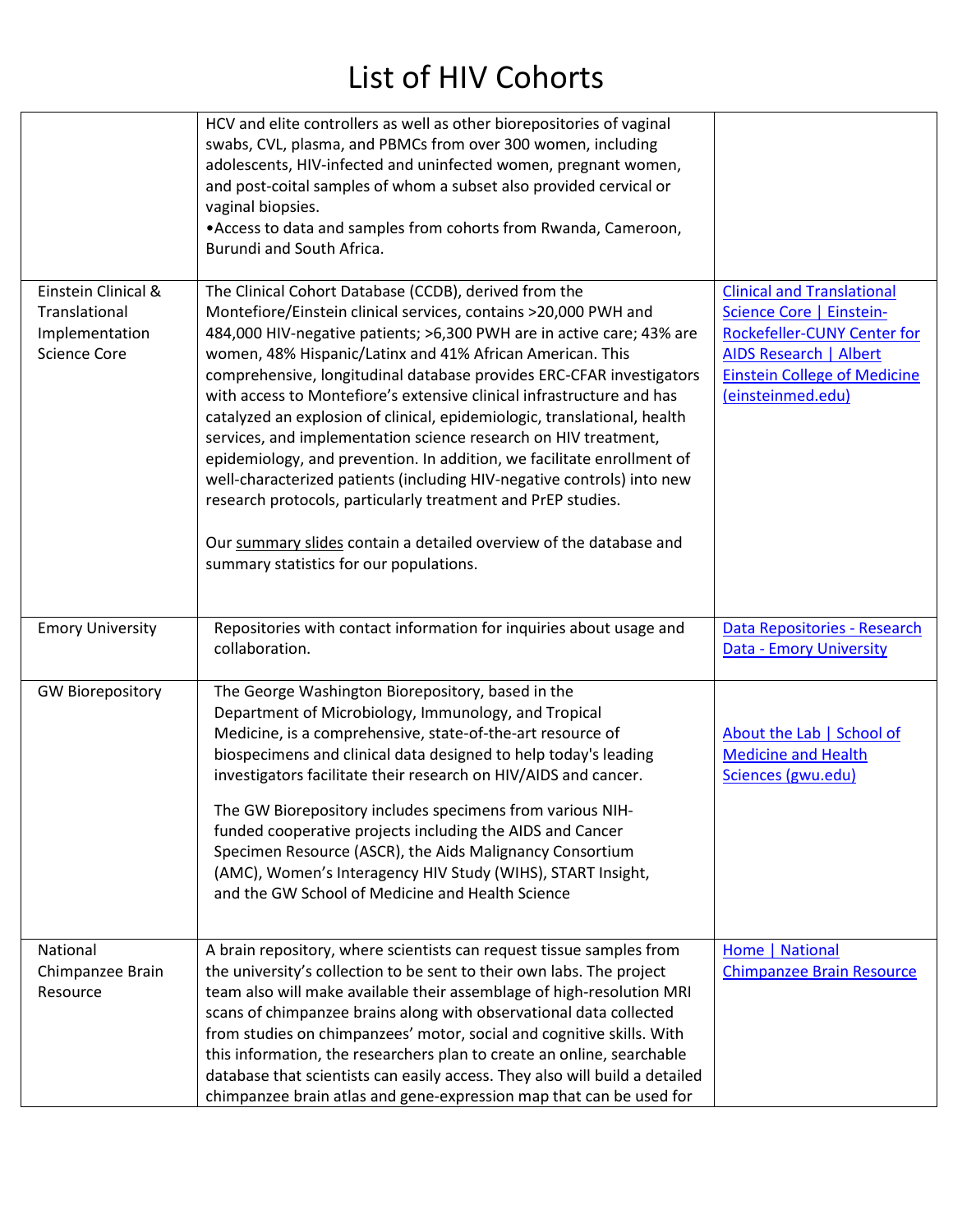|                                                                 | research on the molecular pathways related to cognition and brain<br>disease.                                                                                                                                                                                                                                                                                                                                                                                                                                                                 |                                                                                               |
|-----------------------------------------------------------------|-----------------------------------------------------------------------------------------------------------------------------------------------------------------------------------------------------------------------------------------------------------------------------------------------------------------------------------------------------------------------------------------------------------------------------------------------------------------------------------------------------------------------------------------------|-----------------------------------------------------------------------------------------------|
| <b>Harvard CFAR</b>                                             | The HU CFAR Clinical Core connects HIV-related research cohorts with<br>resources. In turn, many of these studies have data and specimens<br>available for further investigation. Dozens of domestic and<br>international clinical cohort databases available for data and<br>specimens.                                                                                                                                                                                                                                                      | <b>HIV Clinical Cohort Catalogue</b><br><b>Harvard University Center</b><br>for AIDS Research |
| International<br>Repository Locator<br>(IRL)                    | The International Repository Locator (IRL) is an initiative by ISBER to<br>help investigators locate biospecimen and data repositories by<br>developing a directory of repository information that can be searched<br>online. The International Repository Locator also seeks to increase the<br>profile of research and biobanking activities being supported by<br>individual repositories amongst key global stakeholders including<br>scientific societies, researchers, funding bodies, governments,<br>consortia, and private industry. | https://www.irlocator.isber.o<br><u>rg/</u>                                                   |
| Johns Hopkins<br><b>CFAR</b>                                    | Offers biospecimen storage and potential access to samples banked by<br>other researchers                                                                                                                                                                                                                                                                                                                                                                                                                                                     | https://hopkins<br>cfar.org/                                                                  |
| Los Alamos National<br>Lab                                      | The HIV databases contain data on HIV genetic sequences,<br>immunological epitopes, drug resistance-associated mutations, and<br>vaccine trials. The website also gives access to a large number of tools<br>that can be used to analyze these data.                                                                                                                                                                                                                                                                                          | <b>HIV Databases (lanl.gov)</b>                                                               |
| <b>National NeuroAIDS</b><br><b>Tissue Consortium</b><br>(NNTC) | As of October 29, 2021, 3,272 participants have enrolled into the<br>clinical evaluation/tissue donation program. Note this number excludes<br>cases with limited characterization. 2,303 individuals have donated CNS<br>material to the bank. The Consortium is actively following<br>544 HIV+ individuals and 40 HIV- individuals at four clinical sites across<br>the US.                                                                                                                                                                 | About   NNTC<br>https://www.nntc.org/                                                         |
| NIH reagents program                                            | In January 2021, the NIH AIDS Reagent Program transitioned to<br>the NIH HIV Reagent Program managed by ATCC. We want to ensure<br>your continued access to the materials within the NIH HIV Reagent<br>Program with minimal impact to your research. All NIH HIV Reagent<br>Program materials will continue to be provided at no cost to<br>registrants.                                                                                                                                                                                     | <b>HIV Reagent Program</b><br>(aidsreagent.org)                                               |
| <b>UAB CFAR</b>                                                 | The Clinical Core maintains and provides patient samples from a<br>comprehensive and efficient Specimen Repository obtained from well-<br>characterized patients for collaborative investigations involving                                                                                                                                                                                                                                                                                                                                   | http://www.uab.edu/medici<br>ne/cfar/core-<br>facilities/clinical-core                        |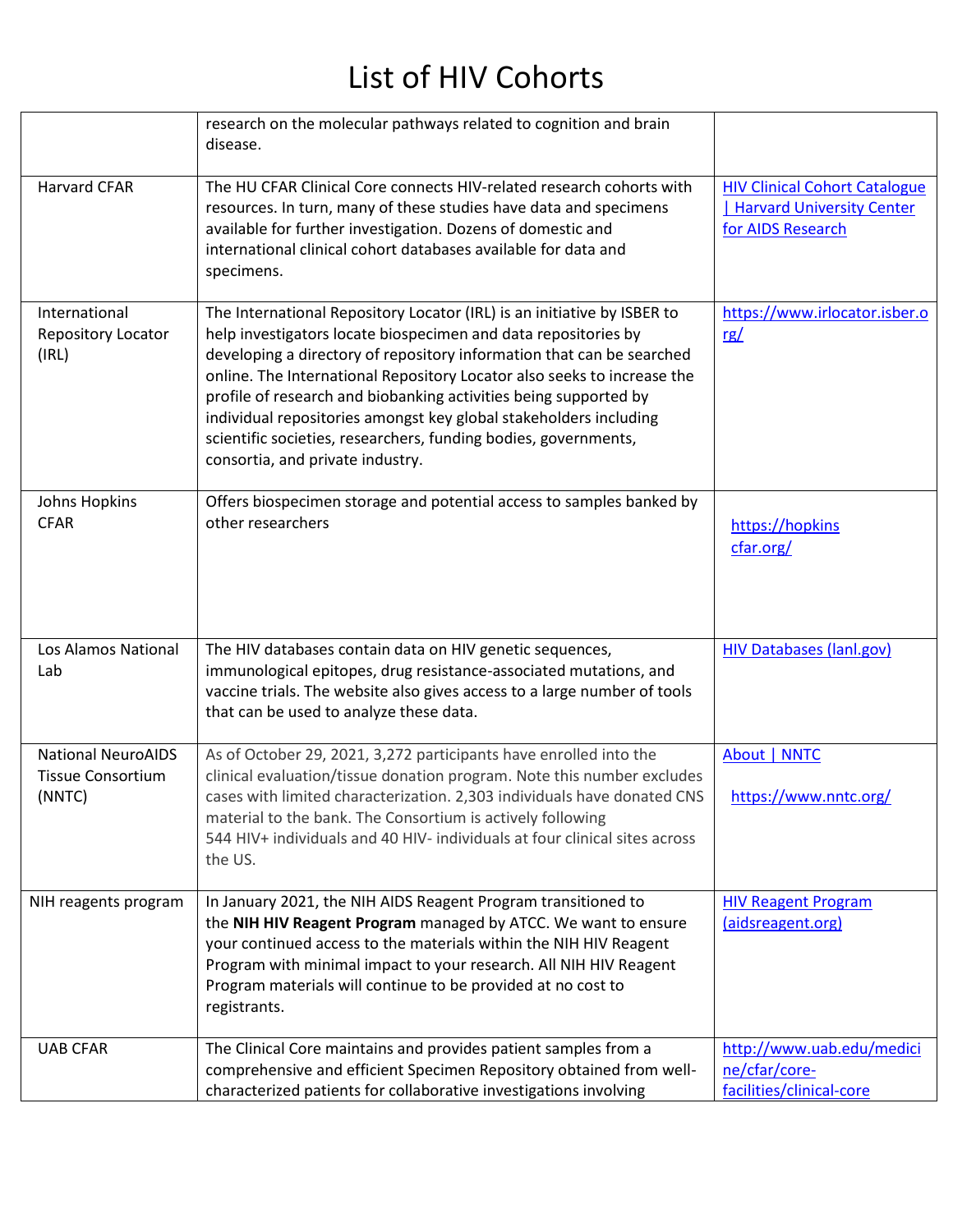|                                                                | multiple research disciplines. Contact the Clinical Core to have samples<br>processed or obtain samples for research purposes. The Core also<br>provides samples to other CFARs and outside investigators to aid<br>scientific research.                                                                                                                                                                                                                                                                                                                                                                                                                                                                                                                                                                                                                                                                                                              |                                                                                                                                                             |
|----------------------------------------------------------------|-------------------------------------------------------------------------------------------------------------------------------------------------------------------------------------------------------------------------------------------------------------------------------------------------------------------------------------------------------------------------------------------------------------------------------------------------------------------------------------------------------------------------------------------------------------------------------------------------------------------------------------------------------------------------------------------------------------------------------------------------------------------------------------------------------------------------------------------------------------------------------------------------------------------------------------------------------|-------------------------------------------------------------------------------------------------------------------------------------------------------------|
| University of<br>Massachusetts                                 | The UMCCTS Biospecimen, Tissue, and Tumor Bank (Biorepository) is an<br>open access biorepository that supports investigators in patient-<br>oriented research. Specifically, the Biospecimen and Tissue Bank<br>provides services that help UMass and external investigators to obtain,<br>store, and study high quality human research-related specimens, while<br>maintaining patient confidentiality.                                                                                                                                                                                                                                                                                                                                                                                                                                                                                                                                             | <b>UMCCTS Biospecimen, Tissue</b><br>and Tumor Bank<br>(umassmed.edu)                                                                                       |
| UNC CFAR and UNC<br><b>CFAR HIV Clinical</b><br>Cohort - UCHCC | UCHCC was created in 1999 to provide a resource for addressing<br>pressing clinical care issues facing patients with HIV-infection. UCHCC<br>has grown to include over 5,000 HIV-infected patients, with a rich<br>specimen repository, patient reported outcomes and a comprehensive<br>demographic, clinical, behavioral, and socio-structural survey. UCHCC<br>has been linked with local, state, and national data sources. UCHCC<br>data are available to HIV care providers through an individual Patient<br>Summary Report and in aggregate to support the management of HIV<br>care provision and clinical trial enrollment at UNC. The UCHCC has<br>supported a variety of investigator-initiated research efforts, spanning<br>basic science, translational research, clinical care, epidemiology and<br>public health, and collaborates with leading national and international<br>HIV multi-cohort efforts including CNICS and NA-ACCORD. | http://uchcc.unc.edu/                                                                                                                                       |
| <b>UPenn CFAR</b>                                              | The mission of the HIV/AIDS Prevention Research Division is to develop<br>and evaluate interventions designed to reduce the spread of HIV and<br>other blood-borne infections. The Division promotes the application of<br>scientifically sound data in the development of public health policies<br>designed to respond to the HIV epidemic.                                                                                                                                                                                                                                                                                                                                                                                                                                                                                                                                                                                                         | Home   HIV/AIDS Prevention<br><b>Research Division   Perelman</b><br><b>School of Medicine at the</b><br><b>University of Pennsylvania</b><br>(upenn.edu)   |
| <b>Brown Alpert CFAR</b>                                       | The CFAR Clinical Research Database (CCRD) contains social and clinical<br>information on The Miriam Hospital Immunology Center<br>patients (ICDB). An Annual Clinical Data Report is created each April<br>and includes a summary of the most frequently requested data items.<br>In addition, it provides general information that can be used in grant<br>applications and presentations where summaries of the Immunology<br>Center population are necessary                                                                                                                                                                                                                                                                                                                                                                                                                                                                                      | <b>CFAR Clinical Research</b><br>Database  <br>Providence/Boston Center<br>for Aids Research (CFAR) I<br><b>Medical School I Brown</b><br><b>University</b> |
| <b>TX CFAR</b>                                                 | Ending the HIV epidemic in Texas requires research on HIV prevention,<br>cure, and the care continuum. Accordingly, the Texas D-CFAR home<br>institutions are laser-focused on conducting this research in Texas-<br>and helping others to do the same - in an effort to make high-impact<br>contributions in the battle against the worldwide HIV pandemic.                                                                                                                                                                                                                                                                                                                                                                                                                                                                                                                                                                                          | <b>Texas Developmental Center</b><br>for AIDS Research (Texas D-<br>CFAR)   BCM                                                                             |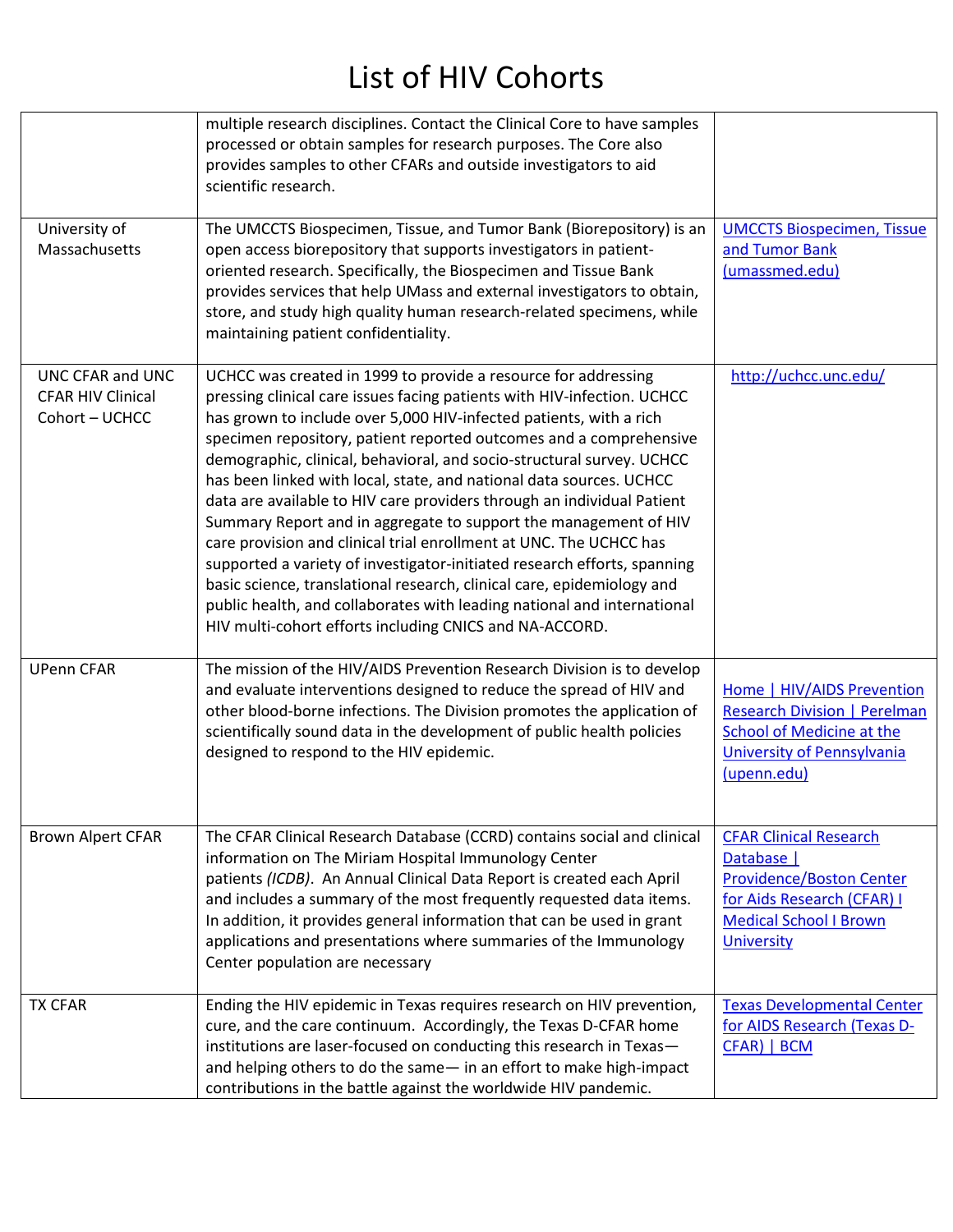| <b>UCLA CFAR</b>                            | The UCLA AIDS Institute receives most of its infrastructure support<br>from the Centers for AIDS Research (CFAR) program at the National<br>Institutes of Health. The program supports a multidisciplinary<br>environment by promoting basic, behavioral, clinical, and translational<br>research in prevention, detection, and treatment of HIV infection and<br>AIDS. The UCLA CFAR was established in 1988 and is currently one of 20<br><b>CFARs across the United States.</b>                                                                                                                                                                                                                                                     | <b>About UCLA Center for AIDS</b><br>Research (CFAR) - UCLA AIDS<br>Institute - Los Angeles, CA<br>(uclahealth.org)       |
|---------------------------------------------|----------------------------------------------------------------------------------------------------------------------------------------------------------------------------------------------------------------------------------------------------------------------------------------------------------------------------------------------------------------------------------------------------------------------------------------------------------------------------------------------------------------------------------------------------------------------------------------------------------------------------------------------------------------------------------------------------------------------------------------|---------------------------------------------------------------------------------------------------------------------------|
| Medical College of<br><b>Wisconsin CAIR</b> | CAIR is a multidisciplinary HIV prevention research center that is<br>supported by a P30 Center grant from the National Institute of Mental<br>Health (NIMH). CAIR also receives grant support from other sources,<br>including other institutes of the National Institutes of Health, the<br>Centers for Disease Control and Prevention (CDC), the Wisconsin<br>AIDS/HIV Program, and the Medical College of Wisconsin. The research<br>center is based within the Department of Psychiatry and Behavioral<br>Medicine.                                                                                                                                                                                                               | About Us   Center for AIDS<br><b>Intervention Research  </b><br><b>Medical College of Wisconsin</b><br>(mcw.edu)          |
| University of<br>Washington                 | CFAR Core Facilities provide biostatistical, laboratory, study design, and<br>other services that are quality-controlled, cost-effective and<br>convenient. These services are supported by the CFAR, freeing<br>investigators of the need to set up and pay for these services<br>themselves.                                                                                                                                                                                                                                                                                                                                                                                                                                         | <b>Center for AIDS Research -</b><br><b>UW Research</b><br>(washington.edu)<br>http://depts.washington.edu<br>/cfar/home/ |
| University of Miami<br><b>CFAR</b>          | Welcome to the Miami Center for AIDS Research (CFAR) at the<br>University of Miami Leonard M. Miller School of Medicine.<br>Miami CFAR is the first NIH-funded AIDS research center in<br>Florida, a state with the highest number of<br>diagnosed HIV infections and second in estimated AIDS diagnoses<br>of children greater than 13 years of age living with a diagnosis<br>of HIV or AIDS.                                                                                                                                                                                                                                                                                                                                        | <b>Miami Center for AIDS</b><br><b>Research (CFAR) Miller</b><br><b>School of Medicine</b>                                |
| University of<br>Rochester                  | The URMC Center for AIDS Research (CFAR) is part of a national<br>network coordinated by the National Institute of Allergy and Infectious<br>Diseases (NIAID) in collaboration with many National Institutes of<br>Health (NIH) centers. Created in 1988, the CFAR program promotes and<br>encourages research activities that enhance collaboration and<br>coordination of AIDS research. The CFAR program emphasizes the<br>importance of interdisciplinary collaboration, especially between basic<br>and clinical investigators as well as behavioral scientists to support<br>translational research. The CFAR program also encourages training and<br>mentoring of young investigators and inclusion of women and<br>minorities. | Center for AIDS Research -<br><b>University of Rochester</b><br><b>Medical Center</b>                                     |
| University of<br>Pittsburgh                 | The University of Pittsburgh is the site of significant research in HIV-<br>associated lung disease with funded investigators performing studies in<br>human populations and non-human primate models investigating                                                                                                                                                                                                                                                                                                                                                                                                                                                                                                                    | <b>PACCM CI HIV   Department</b><br>of Medicine (pitt.edu)                                                                |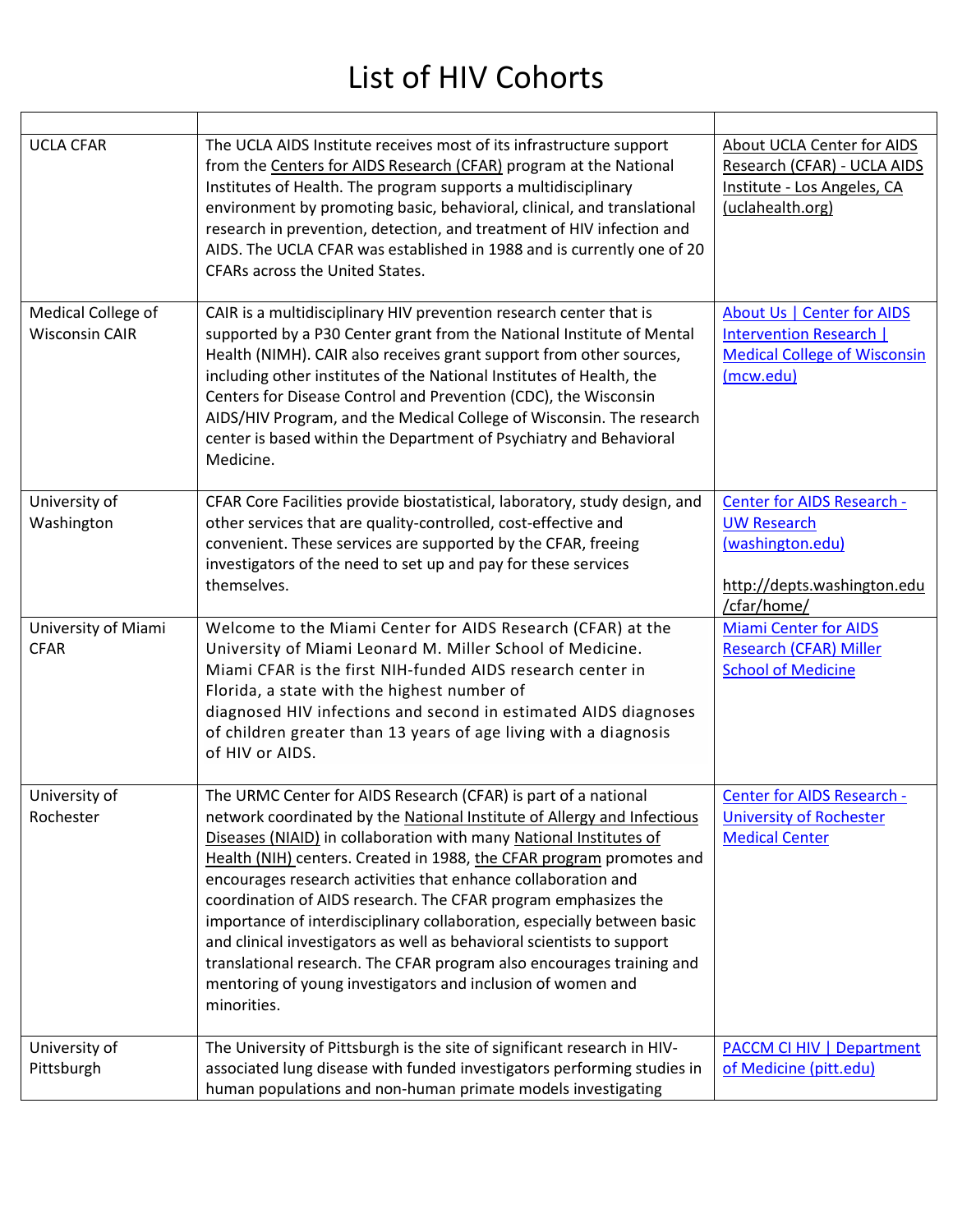|                                              | infectious and non-infectious lung complications of HIV. The HLRC<br>provides a forum for exchange and interactions between MD and PhD<br>scientists in different disciplines including pulmonary, immunology, and<br>infectious diseases.                                                                                                                                                                                                                                                                                                                                                                                                                                              |                                                                                                                          |
|----------------------------------------------|-----------------------------------------------------------------------------------------------------------------------------------------------------------------------------------------------------------------------------------------------------------------------------------------------------------------------------------------------------------------------------------------------------------------------------------------------------------------------------------------------------------------------------------------------------------------------------------------------------------------------------------------------------------------------------------------|--------------------------------------------------------------------------------------------------------------------------|
| Eastern Virginia Med<br>School/biorepository | The focus of my research is on AIDS pathogenesis, neuroAIDS and the<br>study of monocyte maturation, infection, and traffic. The goals of these<br>studies are to define the role of macrophages in the central nervous<br>system, and monocytes and CD8+ T lymphocytes outside the brain,<br>contributing to pathogenesis of disease. Much of this work is done in<br>non-human primate models.                                                                                                                                                                                                                                                                                        | Profiles - Eastern Virginia<br>Medical School (EVMS),<br><b>Norfolk, Hampton Roads</b>                                   |
|                                              | We have described target cells infected in the CNS, their turnover and<br>replacement by cells from the blood and bone marrow, and emerging<br>subpopulations of monocytes that expand with disease. While<br>investigating a pathogenic role of activated/infected monocytes in the<br>induction of brain infection and inflammation, we are currently working<br>on immunologic agents that selectively target SIV and HIV infected,<br>activated monocyte/macrophages. We use the CD8 lymphocyte<br>depletion and rapid AIDS model to study the consequences of<br>monocyte/macrophage activation and traffic, the role of viral<br>sequences within SIV that may drive CNS disease. | Study Contact: Woong-Ki<br>Kim, PhD, 757-446-5639,<br>kimw@evms.edu                                                      |
| Veteran Aging Cohort<br>Study (VACS)         | To understand the role of comorbid medical and psychiatric disease in<br>determining clinical outcomes in HIV infection                                                                                                                                                                                                                                                                                                                                                                                                                                                                                                                                                                 | https://www.vacsp.research.<br>va.gov/CSPEC/Studies/INVES<br>TD-R/Veteran-Aging-Cohort-                                  |
|                                              | >40,000 HIV-positive Veteran participants and a 1:2 (>80,000)<br>age/race/site matched sample of uninfected control participants (since<br>1997)                                                                                                                                                                                                                                                                                                                                                                                                                                                                                                                                        | Study.asp                                                                                                                |
|                                              | >7,000 VACS 9 patients (half HIV-positive participants, half HIV-negative<br>control participants) (since 2002)                                                                                                                                                                                                                                                                                                                                                                                                                                                                                                                                                                         |                                                                                                                          |
| Women's Interagency<br>HIV Study (WIHS)      | The Women's Interagency HIV Study (WIHS) is a multi-center,<br>longitudinal study designed to comprehensively characterize the long-<br>term, natural and treated history of HIV infection. The core portion of<br>the study consists of bi-annual visits which include a structured<br>interview, comprehensive physical & gynecologic exam, and specimen<br>collection.                                                                                                                                                                                                                                                                                                               | https://www.med.unc.edu/<br>mwccs/                                                                                       |
|                                              | The WIHS was established in 1993 as a multi-center prospective cohort<br>study of women who are either HIV-infected or at risk for HIV<br>acquisition. WIHS plays an important role in effort to understand the<br>current epidemiology of HIV infection, disease progression, treatment<br>use and outcomes, and related co-morbidities among U.S. residents<br>with HIV. Understanding differences in HIV disease and treatment<br>outcomes between women compared to men, and in different racial<br>and ethnic groups, is a critical public health goal.                                                                                                                            | Study Contact: Catalina<br>Ramirez, MPH, CCRP<br>Project Director, 919-966-<br>0082,<br>catalina ramirez@med.unc.e<br>du |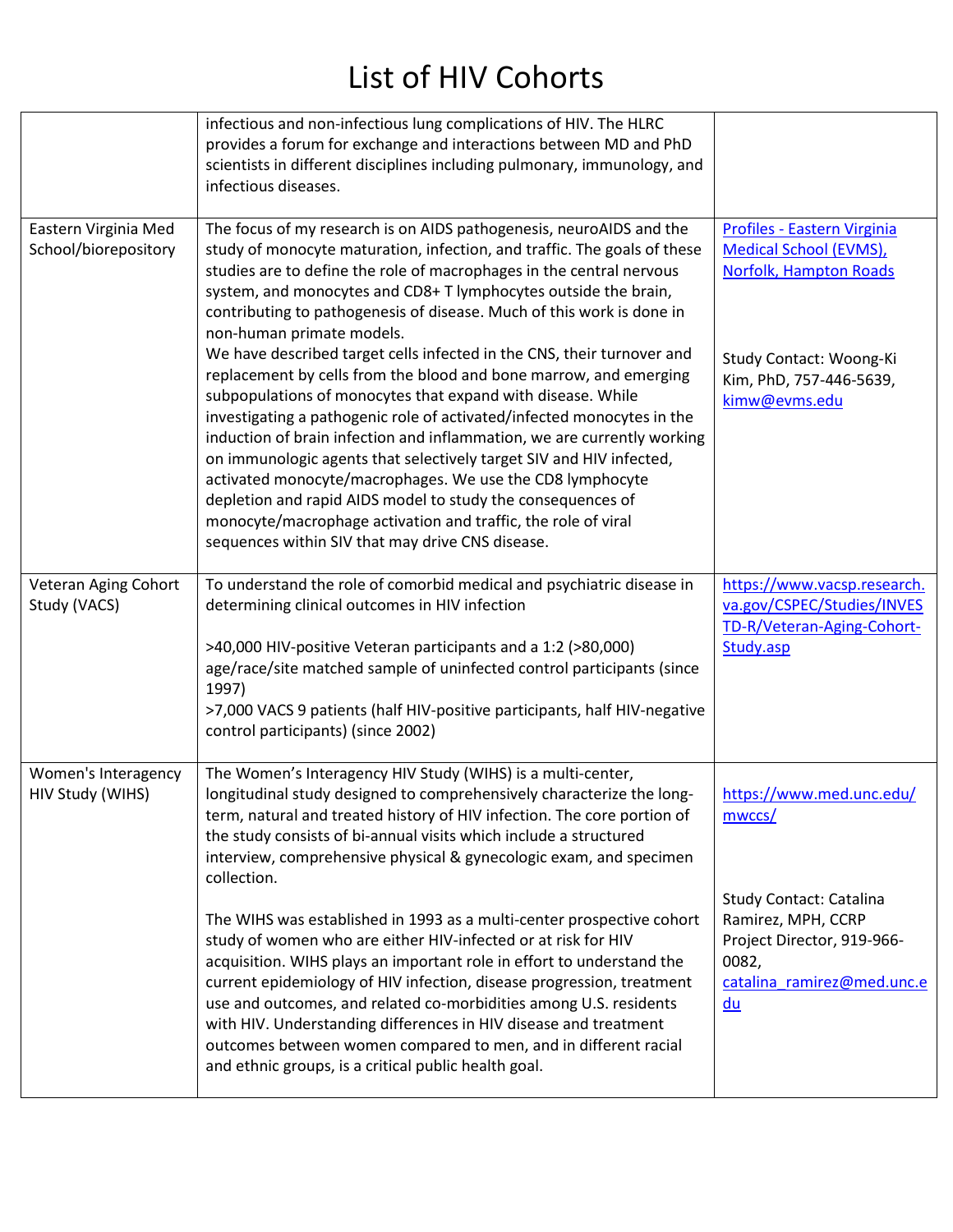|                                              | To date, WIHS has conducted research on: novel statistics for analyzing<br>observational cohort data; impact of viral resistance; the effect of co-<br>infections such as hepatitis and human papillomavirus (HPV); therapy<br>use and treatment effects in women with HIV; metabolic abnormalities<br>and toxicities; the impact of hormonal factors on HIV disease including<br>the transition into menopause; the effects of aging on HIV disease;<br>behavioral research including substance use; the assessment of<br>neurocognitive functioning, mental health and physical impairment<br>among WIHS participants.<br>WIHS data and specimens also provide the platform for other HIV-<br>related NIH-funded grants. As of June 2011, almost 500 publications<br>have resulted from WIHS-directed and/or collaborative investigations.                                                                                                                                                                                                                                                                                                                                                                                                                                                                                                                         |                                                                                                                                                                                                              |
|----------------------------------------------|----------------------------------------------------------------------------------------------------------------------------------------------------------------------------------------------------------------------------------------------------------------------------------------------------------------------------------------------------------------------------------------------------------------------------------------------------------------------------------------------------------------------------------------------------------------------------------------------------------------------------------------------------------------------------------------------------------------------------------------------------------------------------------------------------------------------------------------------------------------------------------------------------------------------------------------------------------------------------------------------------------------------------------------------------------------------------------------------------------------------------------------------------------------------------------------------------------------------------------------------------------------------------------------------------------------------------------------------------------------------|--------------------------------------------------------------------------------------------------------------------------------------------------------------------------------------------------------------|
| Pediatric HIV/AIDS<br>Cohort Study (PHACS)   | The Pediatric HIV/AIDS Cohort Study (PHACS) is a longitudinal cohort<br>study investigating the long-term effects of HIV and antiretroviral (ARV)<br>medications in children and young adults who were born with HIV or<br>born exposed to HIV. The study follows newborns, young children,<br>adolescents, and young adults.<br>Principal Investigator(s): George R. Seage III, DSC., MPH<br>Study Contact: Liz Salomon, EdM, Program Director, 617-432-6762,<br>Isalomon@hsph@harvard.edu<br>Description of Subjects: HIV perinatally infected and exposed<br>children/adolescents/young adults and their caregivers/ birthmoms<br>enrolled and followed at 22 US sites.<br>Location (Domestic vs. International): 22 sites from coast to coast<br>including BCH (see study web site)<br>Enrollment Period: 2007-present<br>Enrollment Goal: 600 HIV+, 3000+ HEU, enrollment is open and ongoing<br>Key Exclusion and Inclusion Criteria: None, multiple protocols, and sub-<br>studies<br><b>Available Biological Specimens:</b><br>Blood, serum, or plasma<br><b>DNA</b><br>Peripheral Blood Mononuclear Cells<br><b>Tissues and Stool</b><br>How to Request Access: See https://phacsstudy.org/ first, then email<br>gseage@hsph.harvard.edu directly<br>Available Data Description: All of the above, plus cardiac echo's,<br>DEXA's, extensive ND assessments | https://phacsstudy.org/<br>https://phacsstudy.org/Abou<br>t-Us/Contact-Us<br>Study Contact: Liz Salomon,<br>EdM, Program Director, 617-<br>432-6762,<br>Isalomon@hsph@harvard.ed<br>$\underline{\mathsf{u}}$ |
| MACS/WIHS<br><b>Combined Cohort</b><br>Study | The Multicenter AIDS Cohort Study (MACS) / Women's Interagency HIV<br>Study (WIHS) Combined Cohort Study (MACS/WIHS-CSS) is a<br>collaborative research effort that aims to understand and reduce the<br>impact of chronic health conditions-including heart, lung, blood, and<br>sleep (HLBS) disorders-that affect people living with HIV.                                                                                                                                                                                                                                                                                                                                                                                                                                                                                                                                                                                                                                                                                                                                                                                                                                                                                                                                                                                                                         | https://mwccs.org/                                                                                                                                                                                           |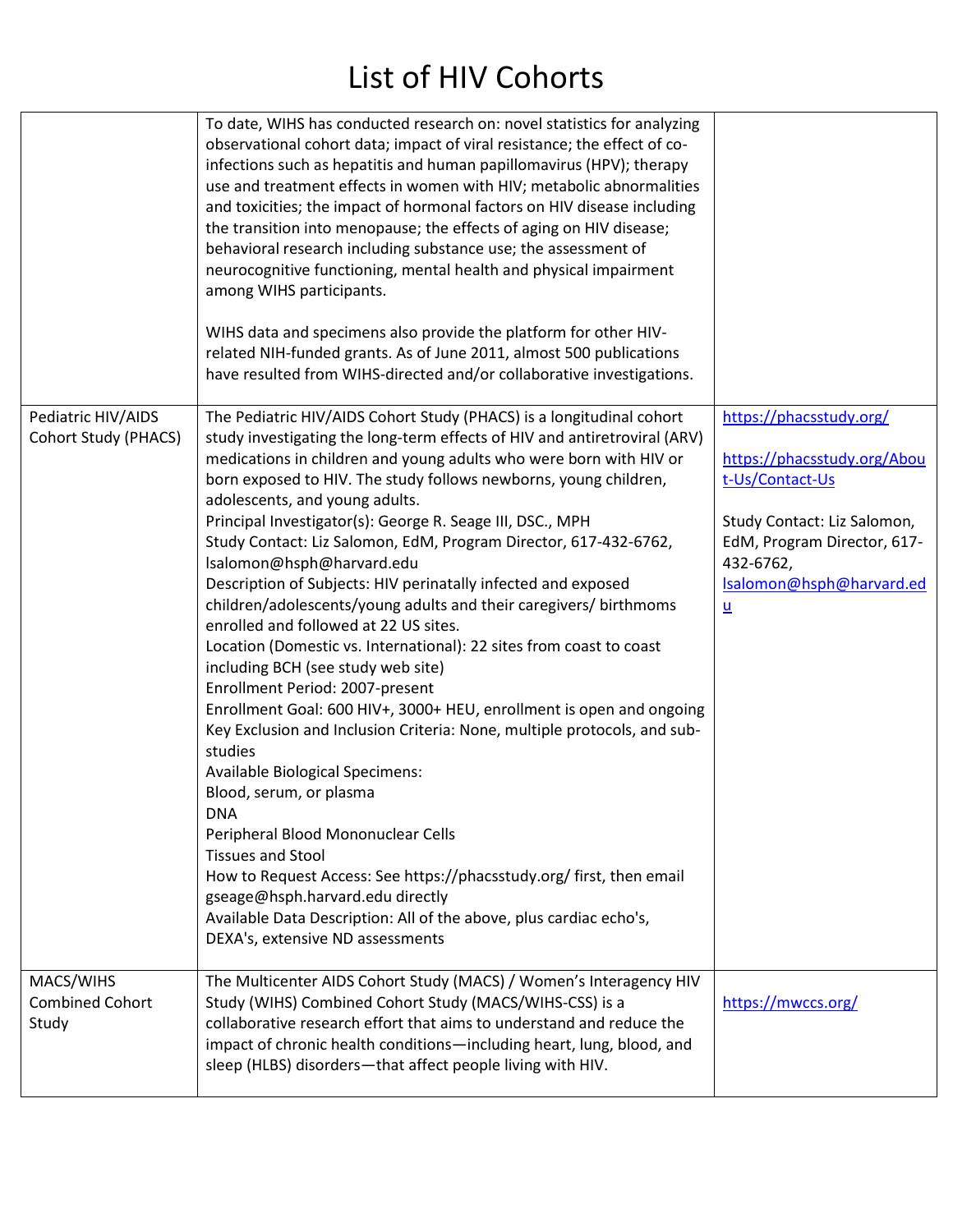|                                                                          | For decades, the National Institute of Allergy and Infectious Diseases,<br>part of the National Institutes of Health (NIH), has supported the<br>separate MACS and WIHS cohort studies. MACS was a study of gay and<br>bisexual men, while WIHS was a study of women who had other risk<br>factors for HIV.<br>In 2019, the NHLBI became the primary steward of the new<br>MACS/WIHS-CSS. For this effort, the NHLBI is working in close<br>collaboration with the NIH Office of AIDS Research (OAR) as well as<br>several co-funding institutes across the NIH.                                                                                                                                                                                                                                                                                                                                                                                                                                                                                                                                                                                                                                                                                             |                                                                                     |
|--------------------------------------------------------------------------|--------------------------------------------------------------------------------------------------------------------------------------------------------------------------------------------------------------------------------------------------------------------------------------------------------------------------------------------------------------------------------------------------------------------------------------------------------------------------------------------------------------------------------------------------------------------------------------------------------------------------------------------------------------------------------------------------------------------------------------------------------------------------------------------------------------------------------------------------------------------------------------------------------------------------------------------------------------------------------------------------------------------------------------------------------------------------------------------------------------------------------------------------------------------------------------------------------------------------------------------------------------|-------------------------------------------------------------------------------------|
| Cancer/HSIL<br><b>Outcomes Research</b><br>Study, (AMC Protocol<br>#A01) | Study Contact: Lori Panther, MD, MPH, 617-927-6056,<br>lpanther@bidmc.harvard.edu<br>Description of Subjects: HIV+ men, women, and transgender people<br>>35 years old                                                                                                                                                                                                                                                                                                                                                                                                                                                                                                                                                                                                                                                                                                                                                                                                                                                                                                                                                                                                                                                                                       | Study Contact: Lori Panther,<br>MD, MPH, 617-927-6056,<br>Ipanther@bidmc.harvard.ed |
|                                                                          | Location (Domestic vs. International): University of California at San<br>Francisco; Cornell Medical Center; Montefiore Medical Center/Albert<br>Einstein College of Medicine; Laser Surgery Care NYC; Boston Medical<br>Center; Anal Dysplasia Clinic MidWest; Wake Forest Medical Center<br>Enrollment Period: 2015-2018<br>Enrollment Goal: 5,058 participants<br>Key Exclusion and Inclusion Criteria: Inclusion: diagnosis of high grade<br>squamous intraepithelial lesion(s) (HSIL) of the anus, untreated.<br>Exclusion: history of treated anogenital HSIL or cancer.<br>Available Biological Specimens: Blood, serum, or plasma; DNA; Tissues<br>and Stool<br>How to Request Access: Krista Sharma, The EMMES Corporation (the<br>Study's Operations and Data Management Center) at 401 N.<br>Washington Street, Suite 700, Rockville, MD 20850, telephone<br>301.251.1161<br>Available Data Description: CD4 counts; HIV viral loads; cytology results;<br>biopsy results<br>Optional Additional Comments: This study has started enrolling<br>participants as of beginning of 2015. All requests for biorepository<br>specimens should be made to EMMES, UCSF, or the National Cancer<br>Institute Office of HIV and AIDS and Malignancy (OHAM). | $\underline{\mathsf{u}}$                                                            |
| Botswana Prospective                                                     | Principal Investigator(s): Scott Dryden-Peterson                                                                                                                                                                                                                                                                                                                                                                                                                                                                                                                                                                                                                                                                                                                                                                                                                                                                                                                                                                                                                                                                                                                                                                                                             | Study Contact: Scott Dryden-                                                        |
| Cancer Cohort                                                            | Description of Subjects: Botswana adults with a new diagnosis of cancer<br>Location (Domestic vs. International): Botswana Harvard AIDS Institute<br>Enrollment Period: 2010-ongoing<br>Enrollment Goal: 3000<br>Key Exclusion and Inclusion Criteria: cancer diagnosis, both HIV infected<br>and HIV uninfected<br>Available Biological Specimens: N/A                                                                                                                                                                                                                                                                                                                                                                                                                                                                                                                                                                                                                                                                                                                                                                                                                                                                                                      | Peterson, +2.677.447.2522,<br>scott peterson@post.harvar<br>d.edu                   |
|                                                                          | How to Request Access: email study PI                                                                                                                                                                                                                                                                                                                                                                                                                                                                                                                                                                                                                                                                                                                                                                                                                                                                                                                                                                                                                                                                                                                                                                                                                        |                                                                                     |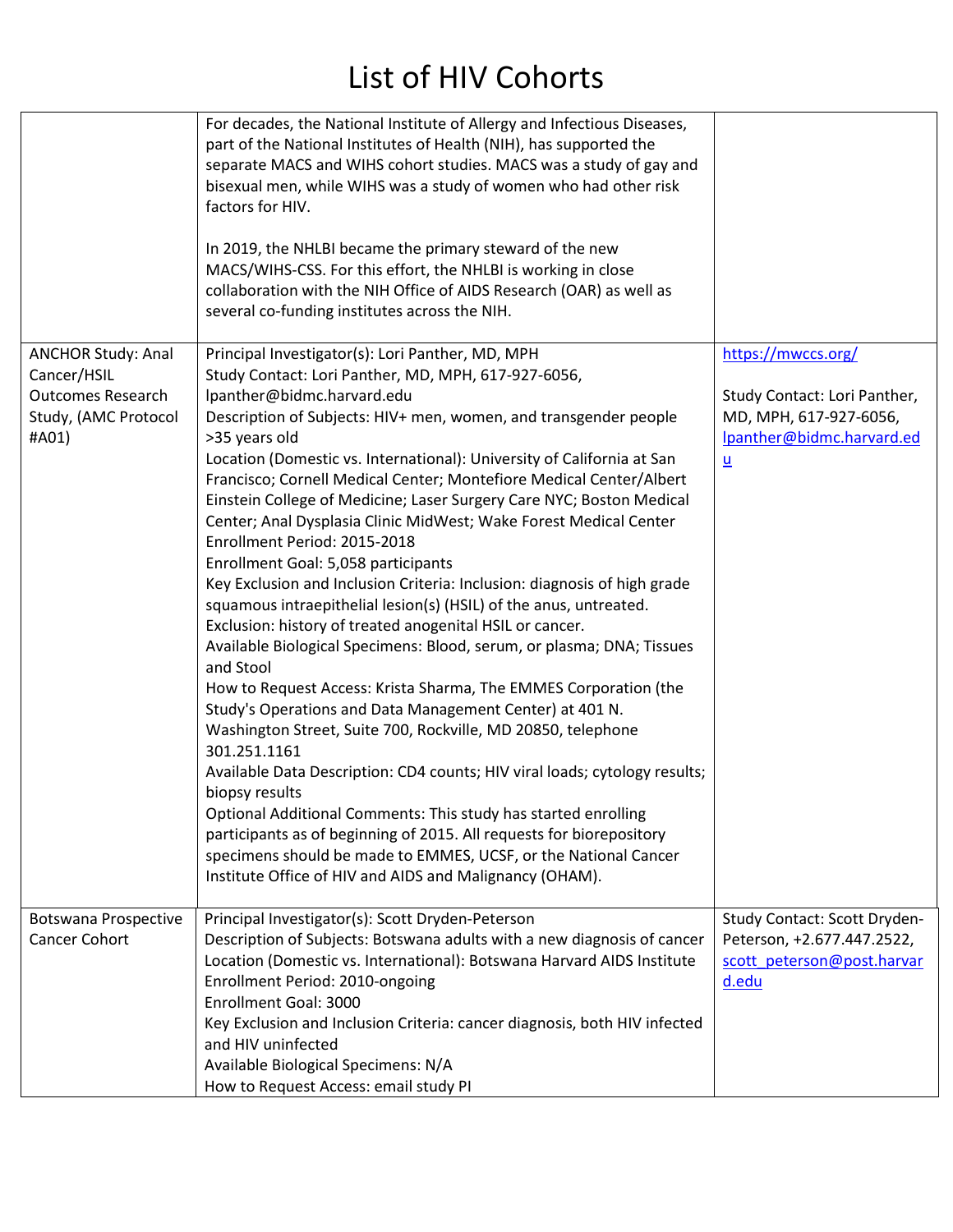|                                                                          | Available Data Description: longitudinal outcome, baseline staging<br>(CD4, VL)                                                                                                                                                                                                                                                                                                                                                                                                                                                                                                                                                                                                                                                                                                                                                                                                                                                                                                                                                                                                                                                                                                                                                                                                                                                                                                                                                                                                                                                                                                                                                                                                                                                                                                                                                                                                                                                                 |                                                                            |
|--------------------------------------------------------------------------|-------------------------------------------------------------------------------------------------------------------------------------------------------------------------------------------------------------------------------------------------------------------------------------------------------------------------------------------------------------------------------------------------------------------------------------------------------------------------------------------------------------------------------------------------------------------------------------------------------------------------------------------------------------------------------------------------------------------------------------------------------------------------------------------------------------------------------------------------------------------------------------------------------------------------------------------------------------------------------------------------------------------------------------------------------------------------------------------------------------------------------------------------------------------------------------------------------------------------------------------------------------------------------------------------------------------------------------------------------------------------------------------------------------------------------------------------------------------------------------------------------------------------------------------------------------------------------------------------------------------------------------------------------------------------------------------------------------------------------------------------------------------------------------------------------------------------------------------------------------------------------------------------------------------------------------------------|----------------------------------------------------------------------------|
| <b>CFAR Network of</b><br><b>Integrated Clinical</b><br>Systems (C-NICS) | Principal Investigator(s): Ken Mayer, MD<br>Description of Subjects: 30,000 PLHIV in care at 8 HIV primary care<br>centers<br>Location (Domestic vs. International): Fenway Health; UNC; UAB; Case<br>Wester; UCSD; UCSF; U Wash<br>Enrollment Period: 2005-ongoing<br>Enrollment Goal: open cohort, >30,000 PLHIV.<br>Key Exclusion and Inclusion Criteria: HIV-infected and in care at one of<br>the participating sites is required to be part of CNICS, but Fenway has<br>had an EHR since 1997, so case-control studies with uninfected patients<br>are also feasible<br>Available Biological Specimens and Data: Yes, Blood, serum, or plasma,<br>Peripheral Blood Mononuclear Cells, Other (Cell Pellets)<br>How to Request Access: email study contact directly at<br>cgrasso@fenwayhealth.org<br>Link to Cohort Website: http://www.uab.edu/cnics/<br>Available Data Description: Demographics, risk factor, death data and<br>longitudinal lab values (including CD4 and viral load), diagnosis,<br>medication, encounters, and patient reported outcomes.<br>Other Information: The CFAR Network of Integrated Clinical Systems<br>(CNICS) research network, is a NIH sponsored study, which is the first<br>electronic medical records-based resource network poised to integrate<br>clinical data from the large and diverse population of HIV-infected<br>persons. CNICS supports HIV clinical outcomes and comparative<br>effectiveness research using data collected from patients receiving care<br>at one of 8 US-funded Center for AIDS Research (CFAR) sites. Fenway<br>Health is one of the eight sites and has participated in this study since<br>2001. CNICS directly reflects the outcomes of clinical decisions and<br>management options made daily in the care of HIV infected individuals<br>and is helping to evaluate HIV treatment interventions under the real<br>world conditions of a primary care practice. | Study Contact: Ken Mayer,<br>Tel: 617-927-6087,<br>kmayer@fenwayhealth.org |
| <b>Community Health</b><br>Applied Research<br>Network (CHARN)           | Principal Investigator(s): Kenneth Mayer, MD<br>Description of Subjects: Patients receiving primary care at participating<br>community health centers across the U.S.<br>Location (Domestic vs. International): Boston, MA; greater MA; New<br>England<br>Enrollment Period: 2007-2014<br>Enrollment Goal: >50,000<br>Key Exclusion and Inclusion Criteria: Patients with two or more visits at<br>a participating community health center since 2007<br>Available Biological Specimens: N/A<br>How to Request Access: Email study contact person directly<br>Available Data Description: longitudonal data, labs, medications,<br>demographics, diagnosis, insurance status, encounters                                                                                                                                                                                                                                                                                                                                                                                                                                                                                                                                                                                                                                                                                                                                                                                                                                                                                                                                                                                                                                                                                                                                                                                                                                                        | Study Contact: Ken Mayer,<br>Tel: 617-927-6087,<br>kmayer@fenwayhealth.org |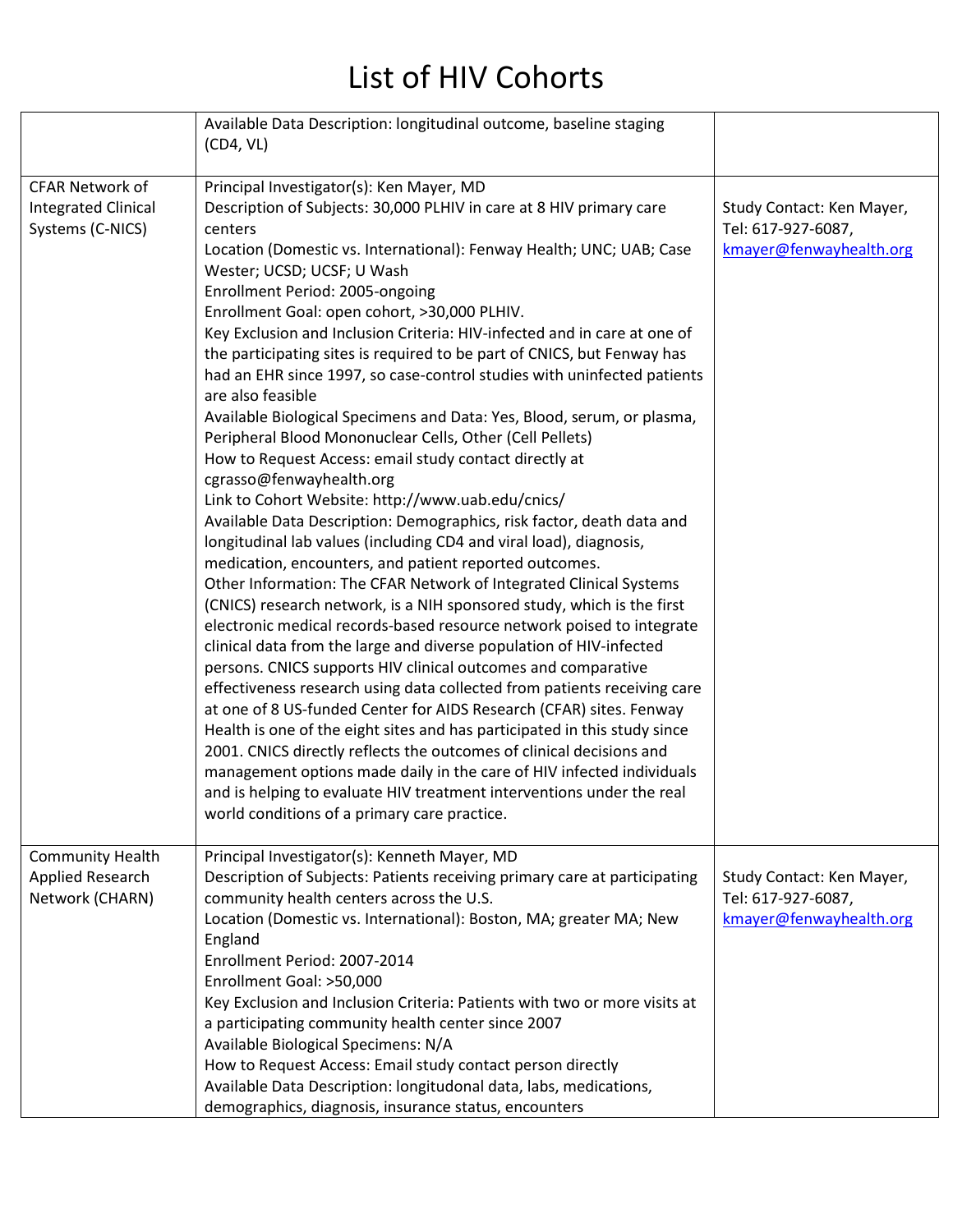|                                                               | Optional Additional Comments: CHARN is a unique network of<br>community health centers and universities that was established to<br>conduct patient-centered outcome research among underserved<br>populations. It represents the first time that such a large and diverse<br>group of community health centers has come together in this context.<br>The Fenway node includes Fenway Health, Boston MA; Chase Brexton<br>Health Services, Baltimore MD; Beaufort Jasper Hampton<br>Comprehensive Health Services, Ridgeland SC. CHARN is comprised for<br>4 nodes: Fenway Health, AAPCHO, OCHIN, and Alliance of Chicago<br>which represent 17 CHCs across the U.S. Each node has an academic<br>partner: University of Washington (Fenway); Oregon Health Sciences<br>University (OCHIN); Northwestern (Alliance); and UCLA (AAPCHO).<br>CHARN is coordinated by the Kaiser Permanente Center for Health<br>Research in Portland, OR. |                                                                                                   |
|---------------------------------------------------------------|----------------------------------------------------------------------------------------------------------------------------------------------------------------------------------------------------------------------------------------------------------------------------------------------------------------------------------------------------------------------------------------------------------------------------------------------------------------------------------------------------------------------------------------------------------------------------------------------------------------------------------------------------------------------------------------------------------------------------------------------------------------------------------------------------------------------------------------------------------------------------------------------------------------------------------------|---------------------------------------------------------------------------------------------------|
| Cotrimoxazole safety<br>study                                 | Principal Investigator(s): Scott Dryden-Peterson<br>Description of Subjects: Infants born to HIV-infected women<br>Location (Domestic vs. International): Botswana<br>Enrollment Period: 2008-2009<br>Enrollment Goal: 444 mother-infant pairs<br>Key Exclusion and Inclusion Criteria: Inclusion: live born infants from<br>HIV-infected mothers in Botswana<br><b>Available Biological Specimens:</b><br>Blood, serum, or plasma<br>How to Request Access: Email PI<br>Available Data Description: longitudinal outcome data, maternal health<br>history<br>Optional Additional Comments: biologic specimens only available for<br>infants born to HIV-infected mothers. No maternal specimens available.<br>Few infants HIV-infected.                                                                                                                                                                                               | Study Contact: Scott Dryden-<br>Peterson, +2.677.447.2522,<br>scott peterson@post.harvar<br>d.edu |
| Effect on CNS with<br>ART switch off EFV-<br>based therapy    | Principal Investigator(s): Nina Lin<br>Description of Subjects: Effect on CNS with ART switch off EFV-based<br>therapy<br>Location (Domestic vs. International): Domestic, BWH (recruiting can be<br>from MGH or BIDMC)<br>Enrollment Period: Beginning January 2014<br><b>Enrollment Goal: unlimited</b><br>Key Exclusion and Inclusion Criteria: HIV+ on ART who had been on<br>stable EFV-based therapy, no co-infections, no prior CNS infections<br>Available Biological Specimens and Data: Peripheral Blood Mononuclear<br>Cells, Plasma<br>How to Request Access: Contact Dr. Nina Lin<br>Available Data Description: CD4, VL, PMH                                                                                                                                                                                                                                                                                             | Study Contact: Nina Lin,<br>nhlin@bu.edu                                                          |
| Effectiveness of a<br>cognitive behavioral<br>intervention to | Principal Investigator(s): Lisa Michelle Butler                                                                                                                                                                                                                                                                                                                                                                                                                                                                                                                                                                                                                                                                                                                                                                                                                                                                                        | Study Contact: Lisa Michelle<br>Butler, 617 500 8209,                                             |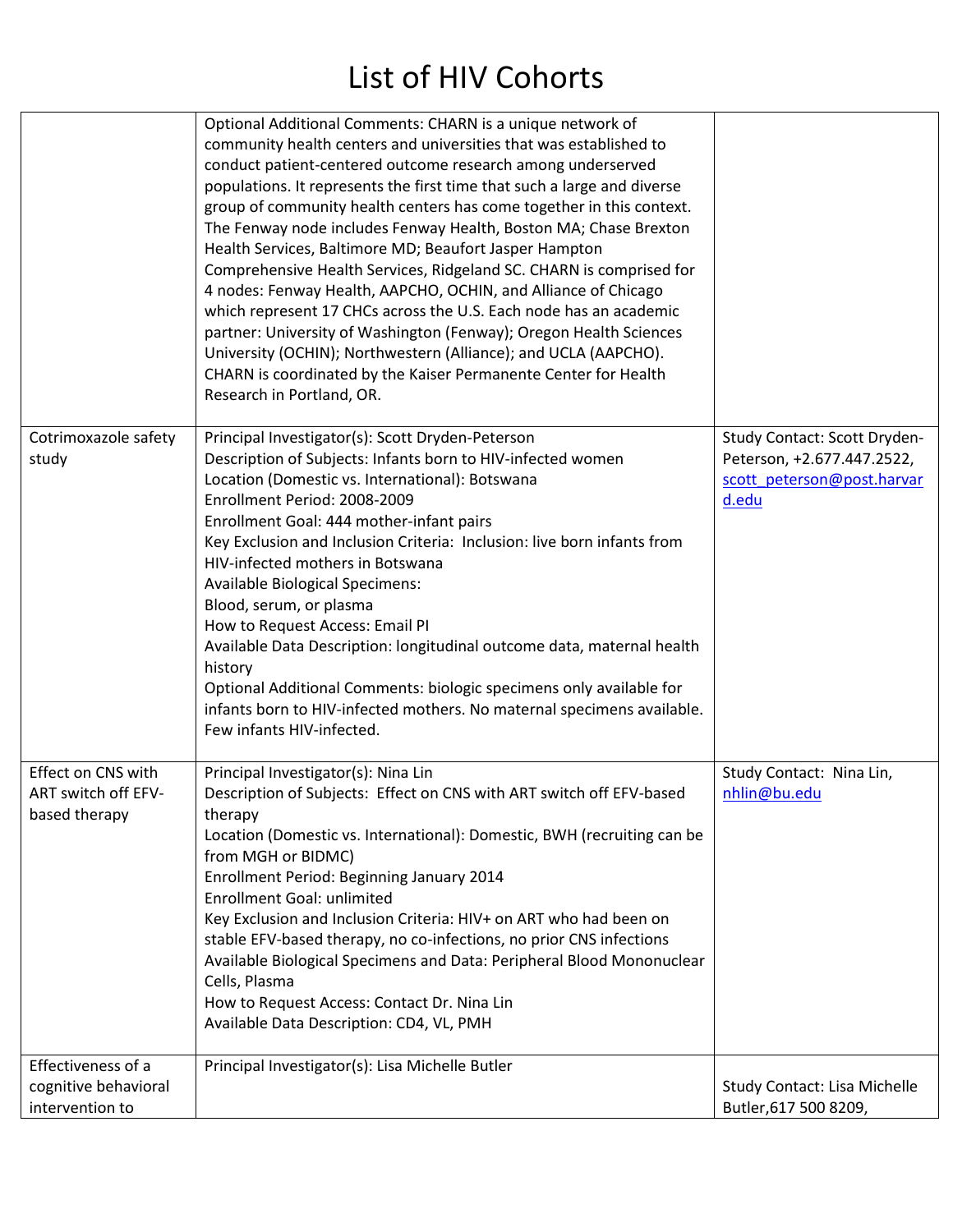| support pediatric HIV       | Description of Subjects: HIV+ children aged 7 to 12 years old & their                                                                         | lisa.butler@childrens.harvard |
|-----------------------------|-----------------------------------------------------------------------------------------------------------------------------------------------|-------------------------------|
| diagnosis disclosure in     | primary caregiver (i.e., parent or primary guardian) at 6 clinics in                                                                          | .edu                          |
| Uganda                      | Kampala, Uganda                                                                                                                               |                               |
|                             | Location (Domestic vs. International): Kampala, Uganda                                                                                        |                               |
|                             | Enrollment Period: March 2014 to December 2014                                                                                                |                               |
|                             | Enrollment Goal: 400 child-caregiver pairs (N=800)                                                                                            |                               |
|                             | Key Exclusion and Inclusion Criteria: Children: HIV+, age 7 to 12 years                                                                       |                               |
|                             | old, unaware of HIV diagnosis as per caregiver report; Caregivers:<br>Primary caregiver of the child (biological parent or primary guardian), |                               |
|                             | age 18+                                                                                                                                       |                               |
|                             | Available Biological Specimens: Other (DBS) Dried Blood Spot                                                                                  |                               |
|                             | How to Request Access: email study contact directly                                                                                           |                               |
|                             | LISA.BUTLER@CHILDRENS.HARVARD.EDU                                                                                                             |                               |
|                             | Available Data Description: CD4, VL, hair drug levels, treatment history,                                                                     |                               |
|                             | adherence, demographic, behavioral, psycho-social, cognitive                                                                                  |                               |
|                             | Optional Additional Comments: ClinicalTrials.gov number                                                                                       |                               |
|                             | NCT01773642 Data re not yet available as enrollment begins March                                                                              |                               |
|                             | 2014. Students or fellows interested in gaining research experience or                                                                        |                               |
|                             | developing sub-studies are welcome to contact the PI. DBS are                                                                                 |                               |
|                             | collected and stored but funding for VL testing is needed. Studies using                                                                      |                               |
|                             | DBS will be made possible with additional funding.                                                                                            |                               |
| Epidemiology of             | Principal Investigator(s): Mark Siedner                                                                                                       | Study Contact: Mark Siedner,  |
| Cardiovascular              | Description of Subjects: People Living with HIV and Age and Gender-                                                                           | 617-726-4686,                 |
| Disease among People        | matched Controls in Southwestern Uganda                                                                                                       | msiedner@partners.org         |
| Living with HIV in          | Location (Domestic vs. International): Mbarara University of Science                                                                          |                               |
| Rural Uganda                | and Technology, Mbarara, Uganda                                                                                                               |                               |
|                             | Enrollment Period: 2013-2016                                                                                                                  |                               |
|                             | <b>Enrollment Goal: 500</b>                                                                                                                   |                               |
|                             | Key Inclusion Criteria: Age greater than 40, living within catchment area                                                                     |                               |
|                             | of Mbarara Regional Referral Hospital, Uganda                                                                                                 |                               |
|                             | <b>Available Biological Specimens:</b>                                                                                                        |                               |
|                             | Blood, serum, or plasma                                                                                                                       |                               |
|                             | Tissues and Stool                                                                                                                             |                               |
|                             | How to Request Access: Contact PI                                                                                                             |                               |
|                             | Available Data Description: Metabolic Assays, Stool Microbiome,                                                                               |                               |
|                             | Inflammatory Markers, Cardiovascular Disease Surrogates (EKG, ABI,<br>Carotid U/S)                                                            |                               |
|                             |                                                                                                                                               |                               |
| Fenway Cohort               | Principal Investigator(s): Kenneth Mayer, MD                                                                                                  |                               |
| affiliated with (North      | Description of Subjects: Fenway Health medical patients who have had                                                                          | Study Contact: Chris Grasso,  |
| American-AIDS               | at least 2 HIV primary care visits at Fenway in a 12-month period and                                                                         | MPH, 617-927-6018,            |
| <b>Cohort Collaboration</b> | are 18 years or older                                                                                                                         | cgrasso@fenwayhealth.org      |
| on Research and             | Location (Domestic vs. International): Fenway has participants from all                                                                       |                               |
| Design (NA-ACCORD))         | over the New England geographic area. Fenway's facilities are located                                                                         |                               |
|                             | throughout Boston, MA.                                                                                                                        |                               |
|                             | Enrollment Period: 1997 to present (ongoing)                                                                                                  |                               |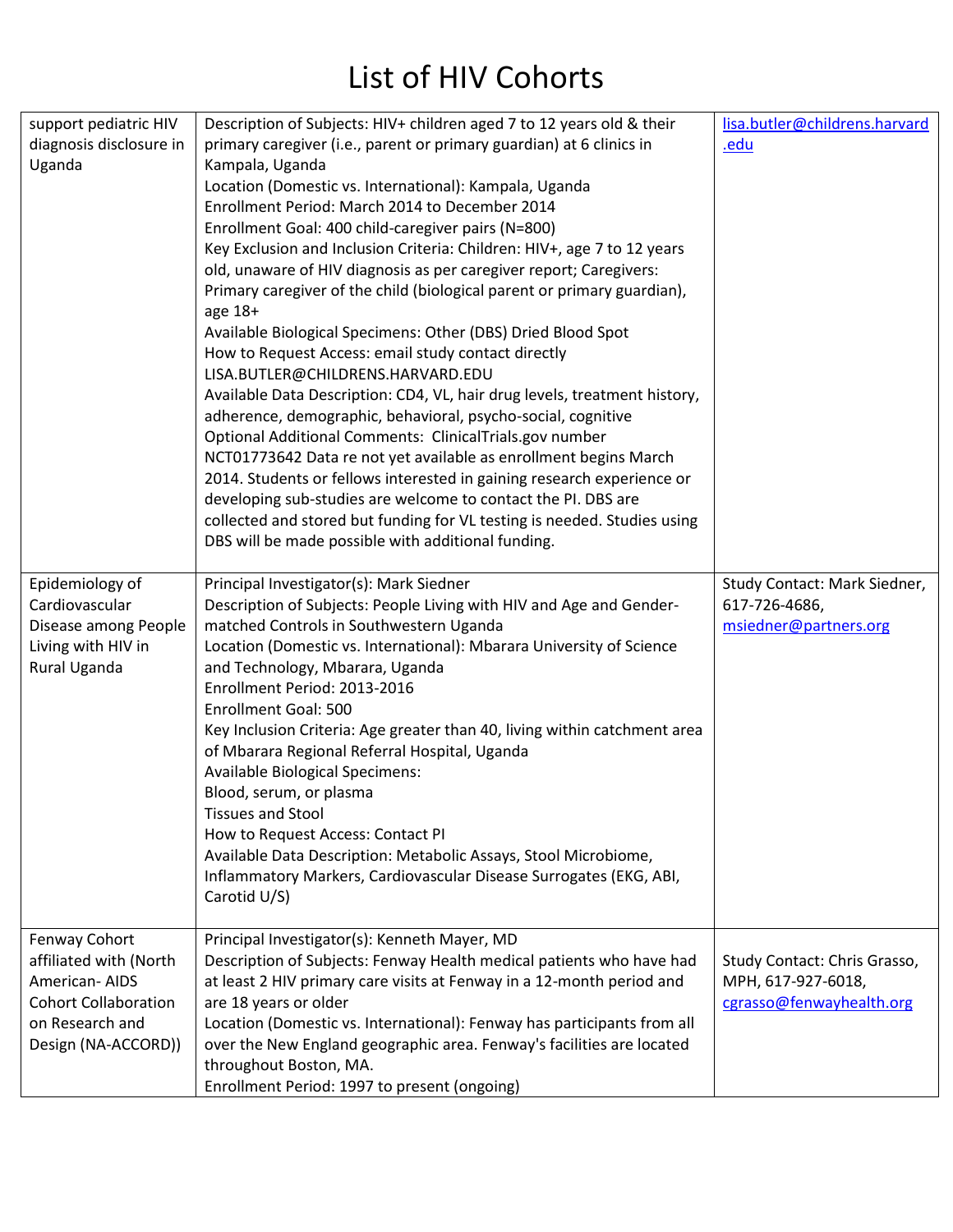|                               | Enrollment Goal: Presently, Fenway has over 2,600 participants.<br>Enrollment is ongoing.<br>Key Exclusion and Inclusion Criteria: Inclusion criteria: HIV-infected<br>persons who are 18 years or older and have had at least 2 HIV primary<br>care visits at Fenway in a 12-month period; and vital statistics, gender,<br>year of birth, and first visit must be known. Exclusions: transgender,<br>tran<br>Available Biological Specimens:<br>Blood, serum, or plasma<br>Peripheral Blood Mononuclear Cells<br>Other (Cell Pellets)<br>How to Request Access: Email study contact person directly<br>Available Data Description: Demographics, risk factor, death data and<br>longitudinal lab values (including CD4 and viral load), diagnosis,<br>medication, and encounters<br>Optional Additional Comments: Fenway was accepted into the North<br>American AIDS Cohort Collaboration on Research and Design (NA-<br>ACCORD) database research project in 2011. NA-ACCORD is part of the<br>International epidemiologic Databases to Evaluate AIDS (IeDEA) which<br>began in 2006. Comprised of 25 collaborating cohorts, NA-ACCORD is<br>designed to be widely representative of HIV care in the United States<br>and Canada. NA-ACCORD, with Johns Hopkins University as the lead, is<br>one of seven regional HIV collaborations supported by the NIH as part<br>of the International Epidemiologic Databases to Evaluate of AIDS<br>(IeDEA). |                                                                               |
|-------------------------------|---------------------------------------------------------------------------------------------------------------------------------------------------------------------------------------------------------------------------------------------------------------------------------------------------------------------------------------------------------------------------------------------------------------------------------------------------------------------------------------------------------------------------------------------------------------------------------------------------------------------------------------------------------------------------------------------------------------------------------------------------------------------------------------------------------------------------------------------------------------------------------------------------------------------------------------------------------------------------------------------------------------------------------------------------------------------------------------------------------------------------------------------------------------------------------------------------------------------------------------------------------------------------------------------------------------------------------------------------------------------------------------------------------------------------------------------------------|-------------------------------------------------------------------------------|
| <b>HIV Acute Infection</b>    | Principal Investigator(s): Eric Rosenberg<br>Description of Subjects: HIV positive, acute or early infection<br>Location (Domestic vs. International): Domestic<br>Enrollment Period: 1996-ongoing<br>Enrollment Goal: unlimited<br>Key Exclusion and Inclusion Criteria: Inclusion - HIV antibody negative or<br>evolving with HIV plasma viral load detected; Exclusion - HIV infected >1<br>year Pos. antibody with neg. within past 12 months<br>Available Biological Specimens and Data: Yes - longitudinal sampling;<br>Plasma, PBMC, associated clinical data including HIV plasma viral load,<br>CD4 count, drug regimen                                                                                                                                                                                                                                                                                                                                                                                                                                                                                                                                                                                                                                                                                                                                                                                                                        | <b>Study Contact: Suzane</b><br>Bazner, 617-724-0070,<br>sbazner@partners.org |
| HIV and Aging Cohort<br>Study | Principal Investigator(s): Nina Lin<br>Description of Subjects: HIV+ on ART who are = 35 yo or /=50yo<br>with no hepatitis co-infection<br>Location (Domestic vs. International): Domestic, BWH, BIDMC, MGH<br>Enrollment Period: 2011-present<br><b>Enrollment Goal:</b><br>Key Exclusion and Inclusion Criteria: Started on combination ART, virally<br>suppressed for >/=6 months, no co-infection with hepatitis B/C<br>Available Biological Specimens and Data: Peripheral Blood Mononuclear<br>Cells, Plasma                                                                                                                                                                                                                                                                                                                                                                                                                                                                                                                                                                                                                                                                                                                                                                                                                                                                                                                                      | Study Contact: Nina Lin,<br>nhlin@bu.edu                                      |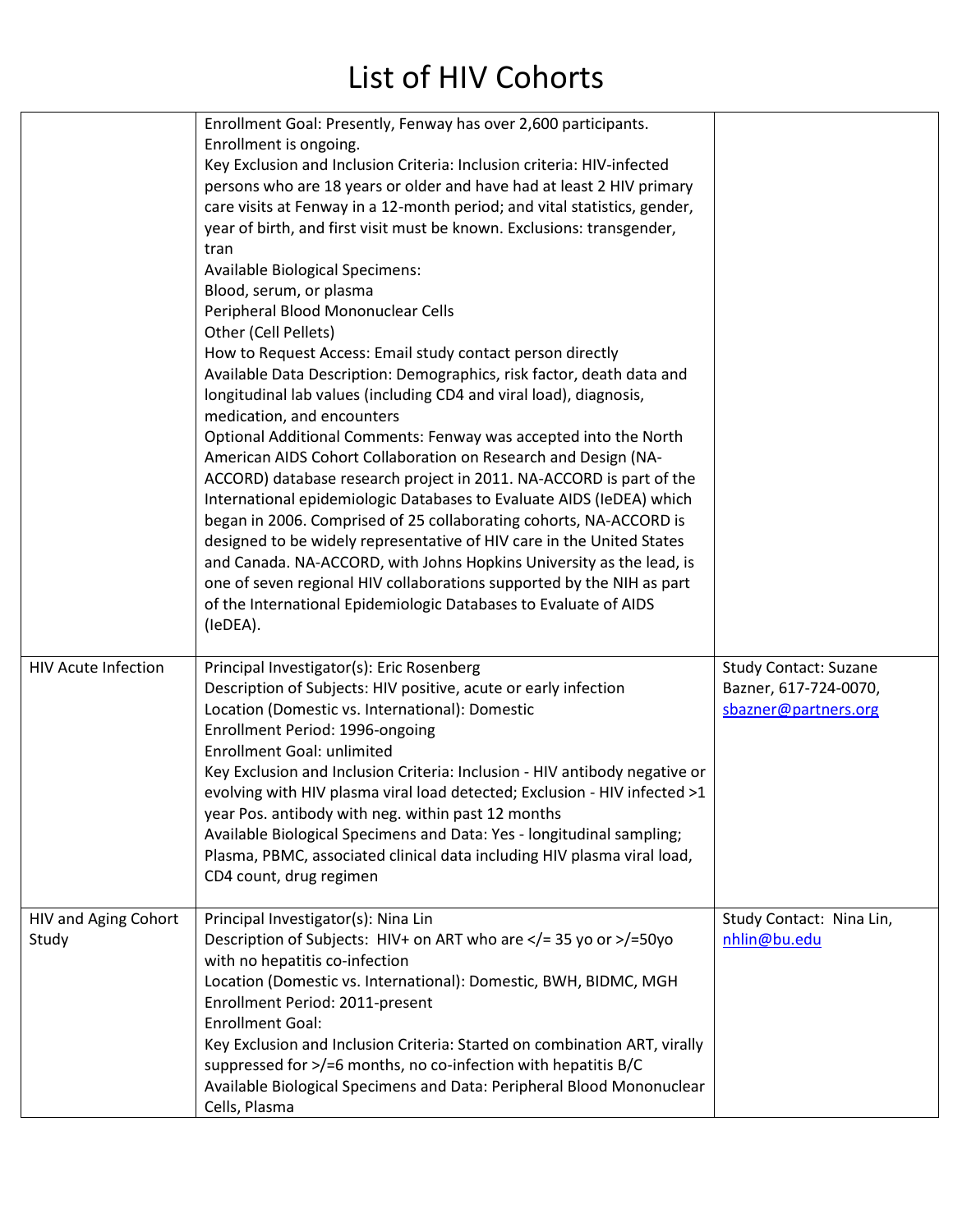|                                                      | How to Request Access: Contact Dr. Nina Lin<br>Available Data Description: CD4, VL, PMH                                                                                                                                                                                                                                                                                                                                                                                                                                                                                                                                                                                                                                                                                                                                                                                                                                                                                  |                                                                                  |
|------------------------------------------------------|--------------------------------------------------------------------------------------------------------------------------------------------------------------------------------------------------------------------------------------------------------------------------------------------------------------------------------------------------------------------------------------------------------------------------------------------------------------------------------------------------------------------------------------------------------------------------------------------------------------------------------------------------------------------------------------------------------------------------------------------------------------------------------------------------------------------------------------------------------------------------------------------------------------------------------------------------------------------------|----------------------------------------------------------------------------------|
| HIV-associated<br>Seizures and Epilepsy<br>in Zambia | Principal Investigator(s): Omar K. Siddiqi<br>Description of Subjects: HIV+ adults with new onset seizure<br>Location (Domestic vs. International): Lusaka, Zambia - University of<br>Zambia School of Medicine<br>Enrollment Period: 2011 - 2013<br>Enrollment Goal: 100<br>Key Exclusion and Inclusion Criteria: > 18 yo, new onset seizure in last 2<br>weeks, 1st seizure as an adult, no prior diagnosis of epilepsy.<br>Available Biological Specimens: Other (CSF) cerebrospinal fluid<br>How to Request Access: email study contact directly<br>osiddiqi@bidmc.harvard.edu<br>Available Data Description: CD4, EEG, CSF DNA PCR, CSF CrAg,<br>mortality, seizure recurrence, neuroimaging.                                                                                                                                                                                                                                                                       | Study Contact: Omar K.<br>Siddiqi, +260 979365956,<br>osiddiqi@bidmc.harvard.edu |
| <b>HIV Controllers</b>                               | Principal Investigator(s): Bruce Walker<br>Description of Subjects: HIV positive, HIV-RNA <2000 cop/ml, off cART<br>Location (Domestic vs. International): Domestic<br>Enrollment Period: 2005 - ongoing<br>Current Accrued Enrollment: 1400 participants since 2010 maintaining a<br>viral load below 2,000 copies/mL in absence of antiretroviral therapy<br>Enrollment Goal: 1000<br>Key Exclusion and Inclusion Criteria: Inclusion HIV-RNA < 2000 copies x<br>3 determinations over > 12 months. Exclusion current cART<br>Available Biological Specimens and Data: Yes, plasma, DNA, PBMC and<br><b>B</b> cell lines<br>How to Request Access: edemers2@partners.org<br><b>Mechanism for Requesting Samples:</b><br>Link to Cohort Website: http://hivcontrollers.org/hivcontrollers/<br>Data Description: In 2010, primary and secondary analysis was<br>completed of the genome wide association study and published in<br>Science and Human Molecular Genetics. | Study Contact: Edward<br>DeMers, (857) 268-7058,<br>edemers2@partners.org        |
| <b>HIV Chronic Infection</b>                         | Principal Investigator(s): Bruce Walker<br>Description of Subjects: HIV positive, treated or untreated<br>Location (Domestic vs. International): Domestic<br>Enrollment Period: 1999-ongoing<br><b>Enrollment Goal:</b><br>Key Exclusion and Inclusion Criteria: Inclusion: 18-75 yo, HIV positive<br>Available Biological Specimens and Data: plasma, DNA, PBMC and B cell<br>lines                                                                                                                                                                                                                                                                                                                                                                                                                                                                                                                                                                                     | <b>Study Contact: Edward</b><br>DeMers, (857) 268-7058,<br>edemers2@partners.org |
| <b>HIV Research Network</b><br>(HIVRN)               | Principal Investigator(s): Ken Mayer<br>Description of Subjects: HIV-infected patients aged 18 and older<br>receiving medical care at Fenway Health. (HIVRN includes pediatric<br>data, but Fenway Health only submits adult patient data)                                                                                                                                                                                                                                                                                                                                                                                                                                                                                                                                                                                                                                                                                                                               | Study Contact: Ken Mayer,<br>DrPH, 617 927 6087,<br>kmayer@fenwayhealth.org      |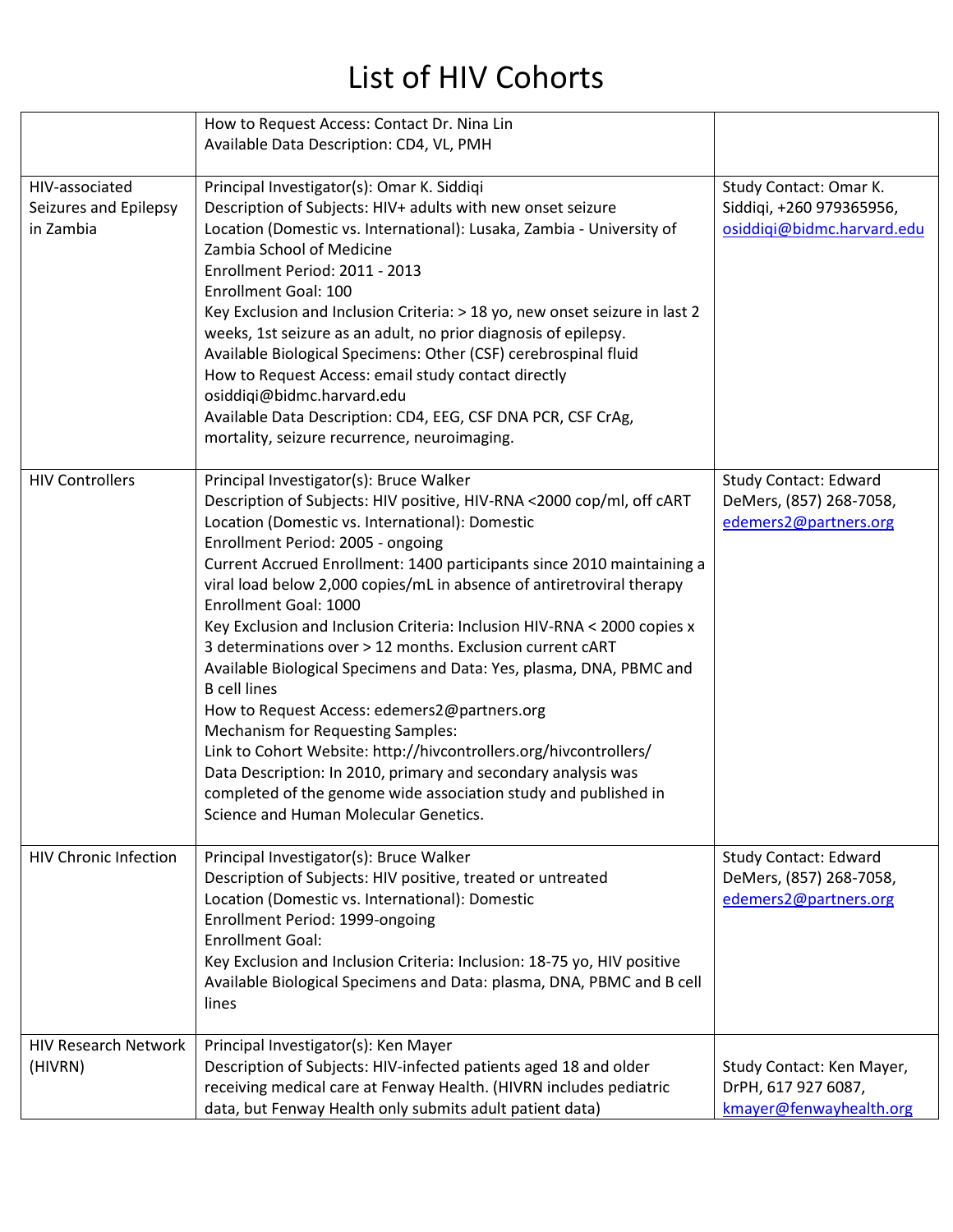|                         | HIV+                                                                                   |                               |
|-------------------------|----------------------------------------------------------------------------------------|-------------------------------|
|                         | HIV/HCV Co-infected                                                                    |                               |
|                         | Location (Domestic vs. International): Fenway has participants from all                |                               |
|                         | over New England                                                                       |                               |
|                         | Enrollment Period: 2001-present                                                        |                               |
|                         | Enrollment Goal: Presently, Fenway has over 3,000 participants.                        |                               |
|                         | Enrollment is ongoing.                                                                 |                               |
|                         | Key Exclusion and Inclusion Criteria: Inclusion criteria: HIV-infected, at             |                               |
|                         | least 1 in-person medical visit, and at least 1 CD4 count in the                       |                               |
|                         | observation period. Fenway only includes patients 18yrs and older.                     |                               |
|                         | Available Biological Specimens: Blood, serum, or plasma, Peripheral                    |                               |
|                         | <b>Blood Mononuclear Cells</b>                                                         |                               |
|                         | How to Request Access: Email the Fenway study coordinator                              |                               |
|                         | Available Data Description: Longitudinal laboratory data (including CD4                |                               |
|                         | counts, viral loads), demographics, risk factors, vitals, phenotypes,                  |                               |
|                         | vaccinations, primary care procedures, Diagnoses (ADI, MH, SA, Co-                     |                               |
|                         | morbidities), medications, limited inpatient, outpatient, and ER visits                |                               |
|                         | Optional Additional Comments: Fenway is providing data to HIVRN, a                     |                               |
|                         | national consortium of HIV care providers, whose goal is to gather and                 |                               |
|                         | analyze data on accessibility, quality, utilization, safety, and costs of              |                               |
|                         | health care services provided to persons with HIV disease to inform                    |                               |
|                         | health policy and for research. Fenway submits data annually on our                    |                               |
|                         | HIV-infected patients. Data submitted covers a broad range of topics                   |                               |
|                         | including, but not limited to: demographics, ARV history, ART and                      |                               |
|                         | current medications, OI prophylaxis, infectious disease labs,                          |                               |
|                         |                                                                                        |                               |
|                         | vaccinations, AIDS defining illnesses, mental health and substance                     |                               |
|                         | abuse diagnoses, and inpatient and outpatient visits. HIVRN is                         |                               |
|                         | sponsored by AHRQ and Johns Hopkins University School of Medicine is<br>the lead site. |                               |
|                         |                                                                                        |                               |
| <b>HIV Tissues</b>      | Principal Investigator(s): Douglas Kwon                                                | <b>Study Contact: Douglas</b> |
|                         | Description of Subjects: HIV positive and negative                                     | Kwon, (857) 268-7009,         |
|                         | Location (Domestic vs. International): Domestic                                        | dkwon@partners.org            |
|                         | Enrollment Period: 2010-ongoing                                                        |                               |
|                         | <b>Enrollment Goal: 200</b>                                                            |                               |
|                         | Key Exclusion and Inclusion Criteria: Inclusion: 18-75 yo, Exclusion: IBD,             |                               |
|                         | <b>HCV</b>                                                                             |                               |
|                         | Available Biological Specimens and Data: formalin fixed gut tissue, stool              |                               |
|                         |                                                                                        |                               |
| Control of HIV after    | Principal Investigator(s): Jonathan Li                                                 | Study Contact: Jonathan Li,   |
| Antiretroviral          | Description of Subjects: Post-treatment controllers                                    | jli@bwh.harvard.edu           |
| <b>Medication Pause</b> | Location (Domestic vs. International): United States, Canada                           |                               |
| (CHAMP)                 | Enrollment Period: n/a                                                                 |                               |
|                         | <b>Enrollment Goal: 200</b>                                                            |                               |
|                         | Key Exclusion and Inclusion Criteria: Discontinued antiretroviral therapy              |                               |
|                         | with viral loads <= 400 HIV-1 RNA copies/mL at 2/3 of time points for at               |                               |
|                         | least 24 weeks                                                                         |                               |
|                         | Available Biological Specimens:                                                        |                               |
|                         |                                                                                        |                               |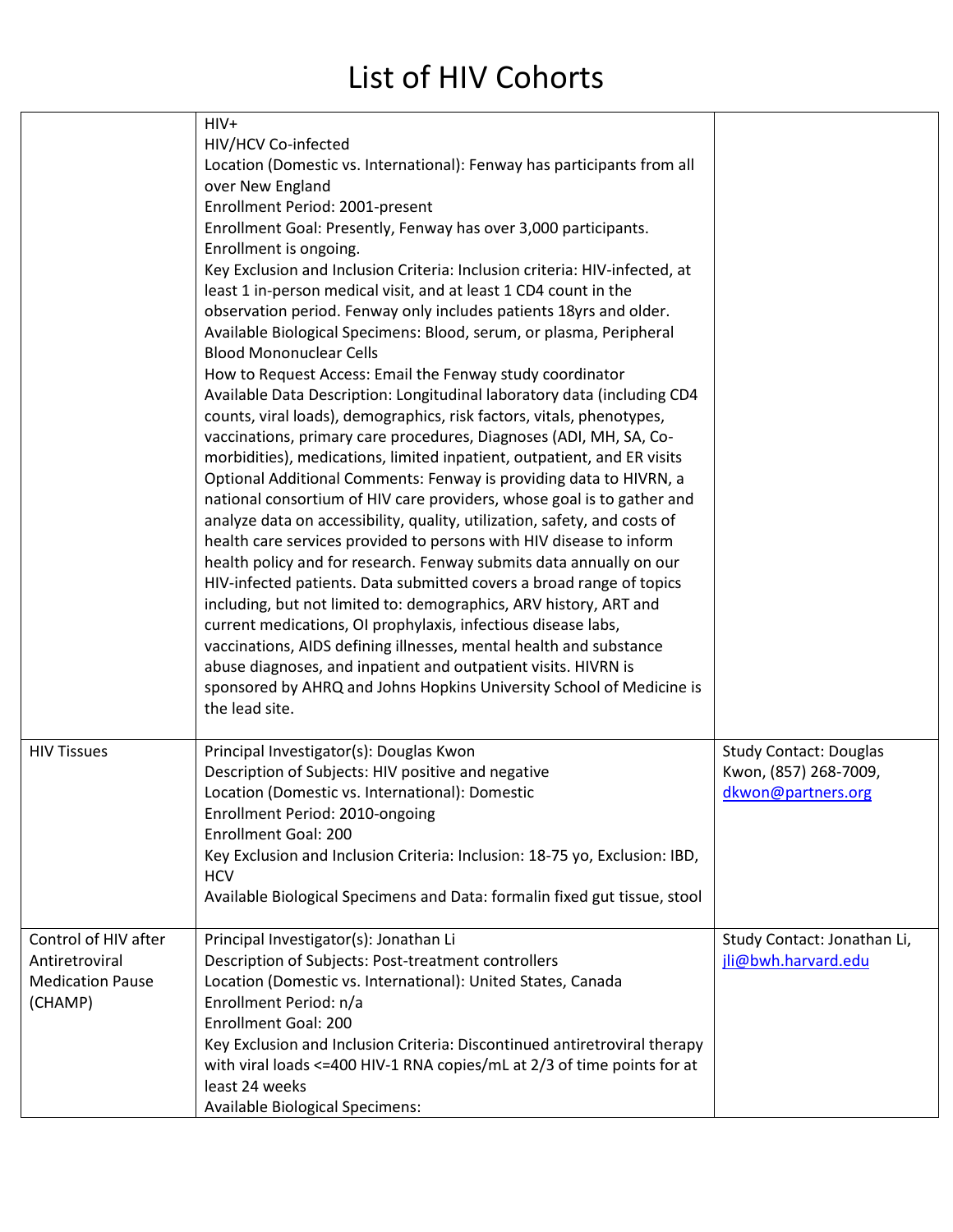|                                                                                                                                          | Blood, serum, or plasma<br><b>DNA</b><br>Peripheral Blood Mononuclear Cells<br>How to Request Access: Email study contact<br>Available Data Description: Clinical and immunological data<br>Optional Additional Comments: If "Elite" is removed from the "Elite<br>Controllers" Keyword, then it would apply to this study.                                                                                                                                                                                                                                                                                                                                                                                                                                                                                                                                                                                                                                                 |                                                                                             |
|------------------------------------------------------------------------------------------------------------------------------------------|-----------------------------------------------------------------------------------------------------------------------------------------------------------------------------------------------------------------------------------------------------------------------------------------------------------------------------------------------------------------------------------------------------------------------------------------------------------------------------------------------------------------------------------------------------------------------------------------------------------------------------------------------------------------------------------------------------------------------------------------------------------------------------------------------------------------------------------------------------------------------------------------------------------------------------------------------------------------------------|---------------------------------------------------------------------------------------------|
| <b>HIV Reservoir</b><br><b>Dynamics During</b><br><b>Antiretroviral Therapy</b><br>(The HIV Eradication<br>and Latency [HEAL]<br>Cohort) | Principal Investigator(s): Athe Tsibris<br>Description of Subjects: Virologically suppressed participants with HIV<br>Location (Domestic vs. International): Boston, MA (BWH, MGH, BMC)<br><b>Enrollment Period: 2015</b><br><b>Enrollment Goal: 200</b><br>Key Exclusion and Inclusion Criteria: HIV infection, must be taking (or<br>expected to begin taking) a combination antiretroviral therapy regimen,<br>hemoglobin ≥ 8.0 g/dL. Excludes need for systemic chemotherapy, bone<br>marrow transplant, pregnancy, and need for immunosuppressive<br>therapy<br>Available Biological Specimens and Data: Yes, Blood, serum, or plasma,<br>Peripheral Blood Mononuclear Cells, Other (leukapheresis samples)<br>How to Request Access: email HEAL PI directly<br>Available Data Description: CD4 counts, virus loads, treatment history,<br>duration of therapy, duration of virologic suppression.<br>Other Information: Gut and skin biopsies will be added in future | Study Contact: Athe Tsibris,<br>atsibris@bwh.harvard.edu                                    |
| <b>Identifying Mental</b><br><b>Health Services Needs</b><br>among HIV/AIDS-<br>Affected Children                                        | Principal Investigator(s): Theresa S. Betancourt<br>Description of Subjects: Children ages 10-17 years old and their<br>caregivers in three categories: 1) HIV+ child/adolescent, 2) HIV-<br>child/adolescent living in a family where a caregiver is HIV+ or died due<br>to AIDS, or 3) HIV- with no known HIV+ immediate family members<br>Location (Domestic vs. International): Eastern Province, Rwanda<br>Enrollment Period: 2012<br>Enrollment Goal: 683 participants enrolled<br>Key Exclusion and Inclusion Criteria: Inclusion criteria: 10-17 years old<br>and having lived in a district served by Partners In Health Rwanda for<br>more than one month, or being a caregiver (age 18 years or older) of a<br>child participant.<br>Available Biological Specimens: (None)<br>How to Request Access: email study contact directly<br>Theresa_Betancourt@harvard.edu<br>Available Data Description: child/adolescent mental health and<br>resilience data        | Study Contact: Theresa S.<br>Betancourt, 617-432-5003<br>Theresa Betancourt@harvar<br>d.edu |
| Kaposi's sarcoma<br>treatment in Kenya<br>and Nigeria                                                                                    | Principal Investigator(s): Esther Freeman<br>Description of Subjects: Adults with HIV-related Kaposi's sarcoma in<br>Kenya and Nigeria<br>Location (Domestic vs. International): AMPATH (Eldoret, Kenya),<br>Institute of Human Virology (Abuja, Nigeria)                                                                                                                                                                                                                                                                                                                                                                                                                                                                                                                                                                                                                                                                                                                   | <b>Study Contact: Esther</b><br>Freeman,<br>efreeman@mgh.harvard.edu                        |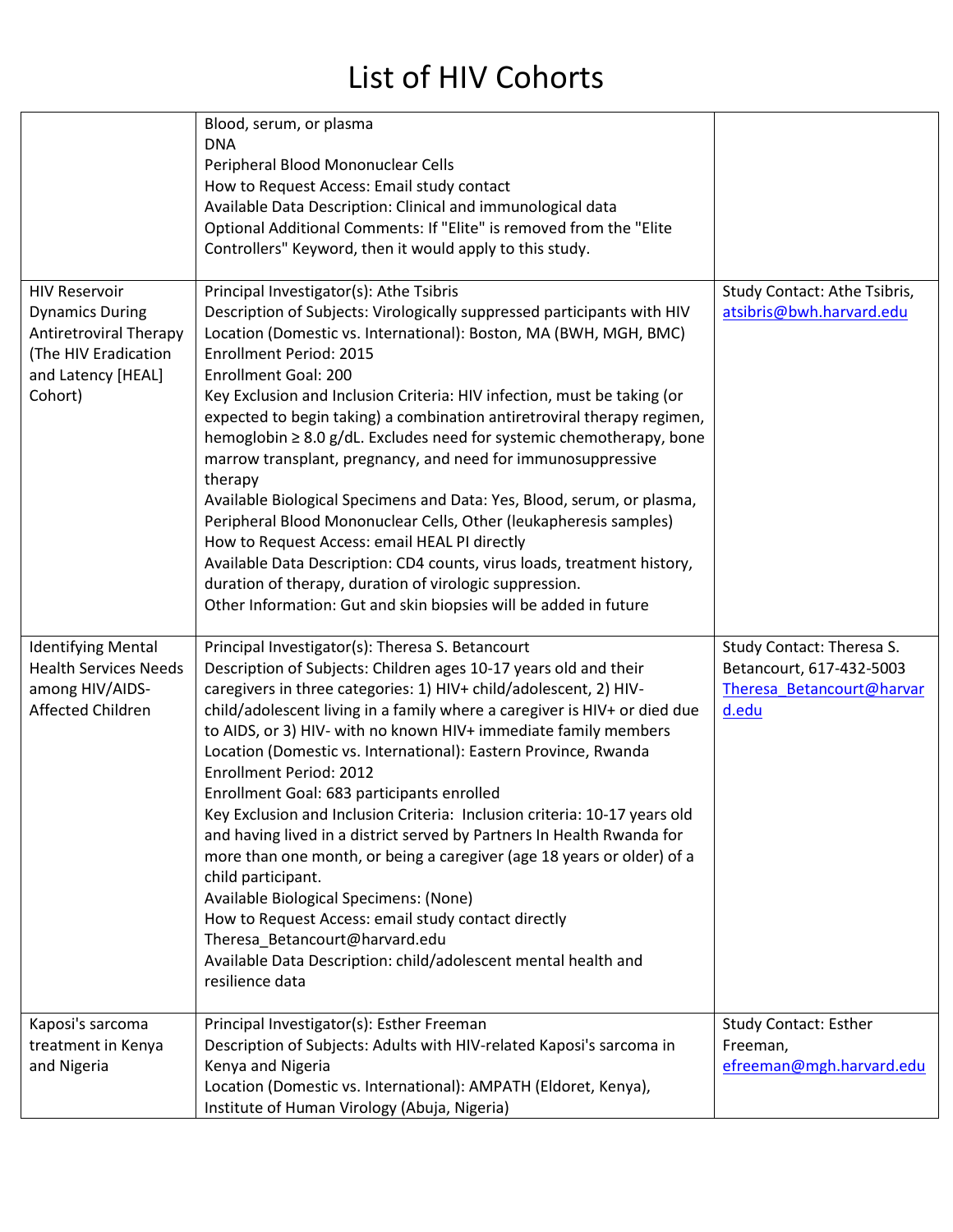|                                                                                            | Enrollment Period: 2009-2012<br>Enrollment Goal: All KS patients diagnosed at these sites during<br>enrollment period<br>Key Exclusion and Inclusion Criteria: Diagnosed with KS between 2009-<br>2012<br>Available Biological Specimens and Data: Other (Skin biopsy)<br>How to Request Access: please email study contact directly<br>Available Data Description: CD4<br>Other Information: Cohort through IeDEA network                                                                                                                                                                                                                                                                                                                                                                                                                  |                                                                                              |
|--------------------------------------------------------------------------------------------|---------------------------------------------------------------------------------------------------------------------------------------------------------------------------------------------------------------------------------------------------------------------------------------------------------------------------------------------------------------------------------------------------------------------------------------------------------------------------------------------------------------------------------------------------------------------------------------------------------------------------------------------------------------------------------------------------------------------------------------------------------------------------------------------------------------------------------------------|----------------------------------------------------------------------------------------------|
| Linkage & Retention:<br>A Randomized Trial to<br>Optimize HIV/TB care<br>in South Africa   | Principal Investigator(s): Ingrid V. Bassett, MD, MPH<br>Description of Subjects: Undergoing HIV testing at 4 outpatient sites in<br>Durban, South Africa<br>Location (Domestic vs. International): Durban, South Africa<br>Enrollment Period: 2010-2013<br>Enrollment Goal: 4903 total (1899 HIV infected, 3,004 HIV uninfected)<br>Key Exclusion and Inclusion Criteria: Adults, presenting for outpatient<br>care, voluntarily undergoing HIV testing<br>Available Biological Specimens: Other (Stored sputum specimens)<br>How to Request Access: email study contact directly<br>ibassett@partners.org<br>Available Data Description: AFB smear, TB culture with drug<br>susceptibility testing, baseline CD4<br>Optional Additional Comments: 9 month follow up data available,<br>including linkage and retention in HIV and TB care | Study Contact: Christopher<br>Rowley, 617 432-3549,<br>crowley1@bidmc.harvar.edu             |
| Novel Strategies for<br>Monitoring<br><b>Transmitted Drug</b><br>Resistance in<br>Botswana | Principal Investigator(s): Christopher Rowley<br>Description of Subjects: pregnant females, 18-25, and adults<br>(male/female) 18-60<br>Location (Domestic vs. International): Botswana<br>Enrollment Period: 2012-2015<br>Enrollment Goal: 550 participants<br>Key Exclusion and Inclusion Criteria: Treatment-naive<br><b>Available Biological Specimens:</b><br>Blood, serum, or plasma<br>Other (buffy coat)<br>How to Request Access: email study contact<br>Available Data Description: CD4 counts, viral loads, age, sex                                                                                                                                                                                                                                                                                                             | <b>Study Contact: Christopher</b><br>Rowley, 617 432-3549,<br>crowley1@bidmc.harvar.edu      |
| <b>Optimizing PrEP</b><br>through Shared<br><b>Decision Making</b>                         | Principal Investigator(s): Douglas Krakower<br>Description of Subjects: HIV-uninfected men who have sex with men<br>Location (Domestic vs. International): BIDMC, Fenway Health, Greater<br>Boston region (i.e., from community)<br>Enrollment Period: 2013 to present<br>Enrollment Goal: 100 participants<br>Key Exclusion and Inclusion Criteria: Age 18 years or older; HIV-<br>uninfected<br>Available Biological Specimens: Other (None)                                                                                                                                                                                                                                                                                                                                                                                              | <b>Study Contact: Douglas</b><br>Krakower, 617/632-0758<br>dkrakower@bidmc.harvard.e<br>$du$ |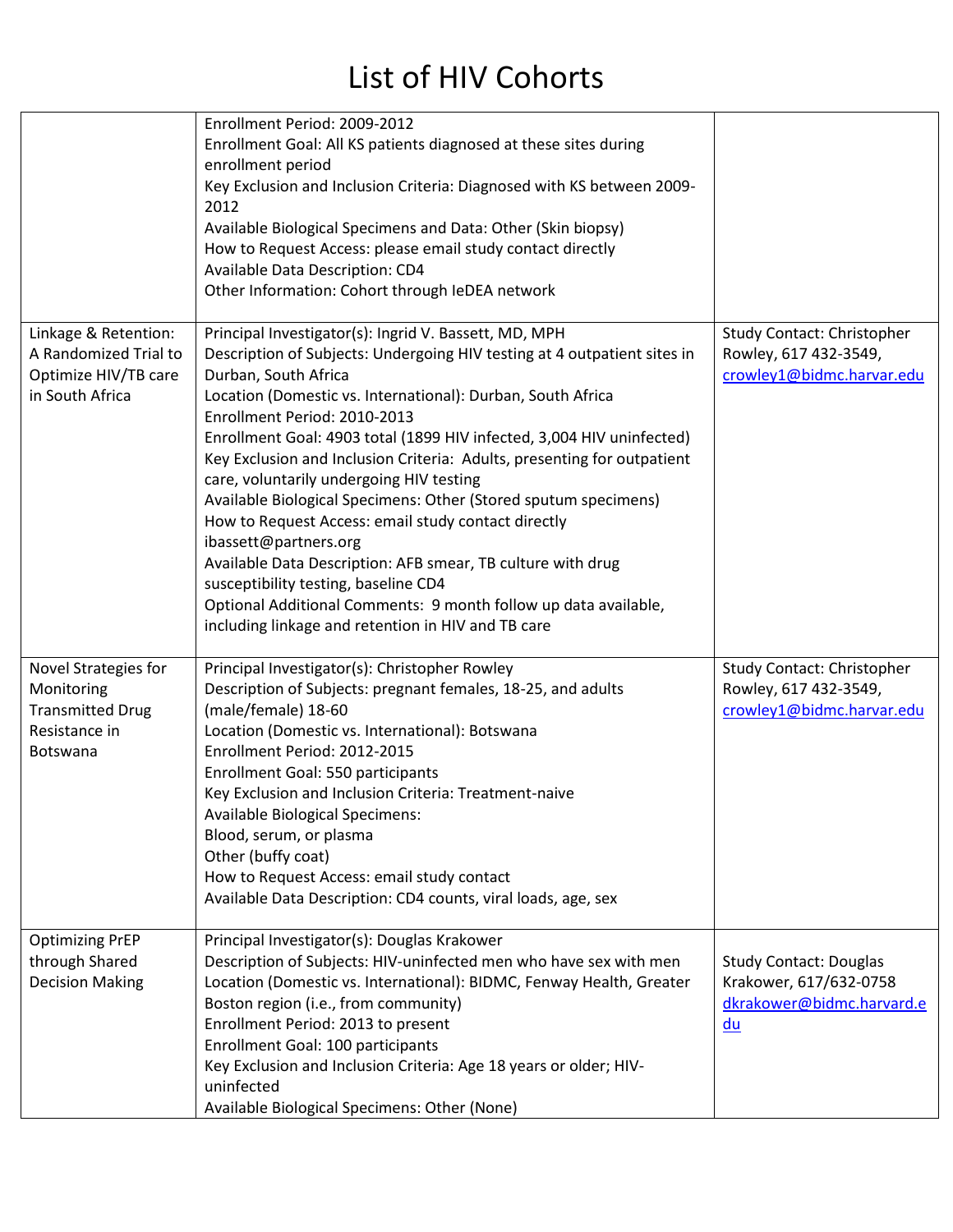|                                                                                                          | How to Request Access: Email dkrakowe@bidmc.harvard.edu<br>Available Data Description: Qualitative data; survey data<br>Optional Additional Comments: This study will explore the decision-<br>making process of HIV-uninfected MSM and their healthcare providers<br>regarding the use of PrEP. A Clinical Decision Aid to optimize this<br>decision-making process will be pilot tested with MSM and their<br>providers.                                                                                                                                                                                                                                                                                                                                                                                                                                                                                                                                                                                                                                                                                                                                                                                                                                                                                                                                                                                                                         |                                                                                            |
|----------------------------------------------------------------------------------------------------------|----------------------------------------------------------------------------------------------------------------------------------------------------------------------------------------------------------------------------------------------------------------------------------------------------------------------------------------------------------------------------------------------------------------------------------------------------------------------------------------------------------------------------------------------------------------------------------------------------------------------------------------------------------------------------------------------------------------------------------------------------------------------------------------------------------------------------------------------------------------------------------------------------------------------------------------------------------------------------------------------------------------------------------------------------------------------------------------------------------------------------------------------------------------------------------------------------------------------------------------------------------------------------------------------------------------------------------------------------------------------------------------------------------------------------------------------------|--------------------------------------------------------------------------------------------|
| Preventive sexual<br>health screening<br>among female-to-<br>male (FTM)<br>transgender adult<br>patients | Principal Investigator(s): Sari Reisner<br>Description of Subjects: Female-to-male (FTM) transgender individuals<br>between the ages of 21-64 years who have a cervix and who have been<br>sexually active in the past 36 months<br>Location (Domestic vs. International): Fenway Heatlh, Boston, MA<br>Enrollment Period: April 2015 - July 2016<br>Enrollment Goal: 150 participants<br>Key Exclusion and Inclusion Criteria: 1) Ages 21-64 years; 2) Assigned a<br>female sex at birth and now self-identifiy as being on the FTM<br>continuum; 3) Have a cervix; 4) Sexually active in the past 36 months<br>Available Biological Specimens: Other (None)<br>How to Request Access: Email study contact person directly<br>Available Data Description: HIV Rapid Test results; RPR, GC/CT (vaginal,<br>rectal, pharyngeal), HPV results; Cervical Pap test results<br>Optional Additional Comments: The specific aims are as follows:<br>Specific Aim 1: To quantitatively and qualitatively assess the<br>acceptability, feasibility, and non-inferiority of vaginal self-swab for HPV<br>DNA testing compared to provider cervical swab and Pap test results<br>(cervical cytology) among sexually active FTMs. Specific Aim 2: To<br>investigate the prevalence of other STIs among sexually active FTMs,<br>concordance of self- and provider- swabs for STIs, and descriptively<br>examine risk and protective factors for STI diagnosis. | Study Contact: Dana Pardee,<br>617-927-6371,<br>dpardee@fenwayhealth.org                   |
| The MATCH Study of<br>HIV and Aging                                                                      | Principal Investigator(s): Monty Montano<br>Description of Subjects: Adult males and females, 50-65 years old. If<br>HIV+, on effective ART.<br>Location (Domestic vs. International): Boston Metropolitan Area<br>Enrollment Period: 2015-2016<br><b>Enrollment Goal: 200</b><br>Key Exclusion and Inclusion Criteria: Must have a CD4 count > 350<br>cells/mm3 and HIV viral load < 200 copies/ml. Lower extremity mobility<br>sufficient to participate in functional assessment<br>Available Biological Specimens: Blood, serum, or plasma; Peripheral<br>Blood Mononuclear Cells; Tissues and Stool; Other (Muscle tissue)<br>How to Request Access: Contact Brooke Ferguson Brawley,<br>BBRAWLEY@PARTNERS.ORG<br>Available Data Description: multiple immune and muscle parameters<br>Optional Additional Comments: This is a non-randomized observational<br>longitudinal study design. We will recruit HIV infected adults (50 to 65<br>years old) and demographically matched uninfected control subjects to                                                                                                                                                                                                                                                                                                                                                                                                                              | <b>Study Contact: Brooke</b><br>Ferguson Brawley;<br>BBRAWLEY@PARTNERS.ORG<br>617-525-9195 |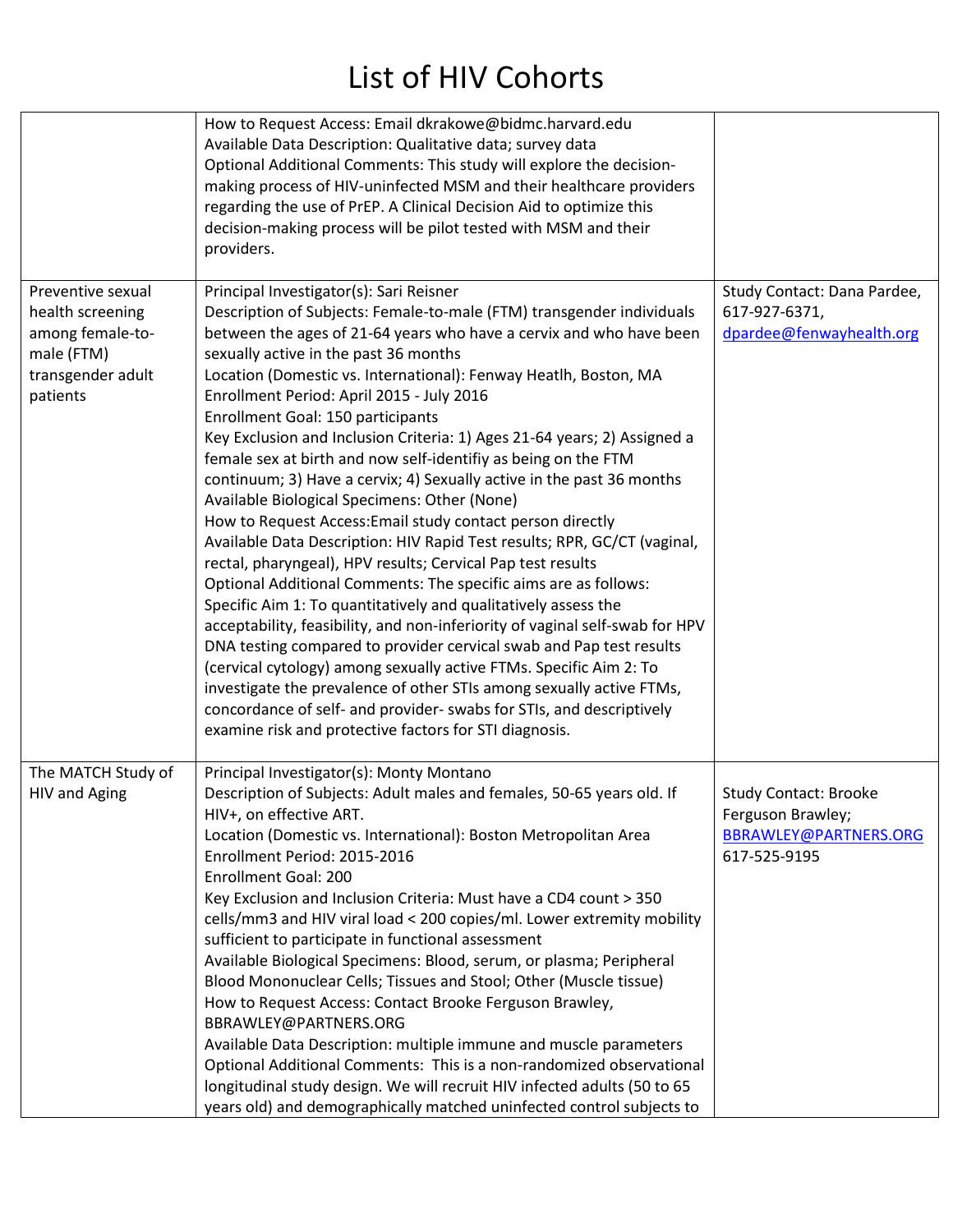| <b>Mothers and Infants</b><br><b>Botswana PMTCT trial</b>                                                       | be followed for 4 years in this 5-year study. Total enrollment will be 200<br>subjects. The targeted age range of 50-65 is chosen to evaluate aging<br>HIV infected individuals at risk for early frailty in the United States.<br>Primary outcomes are measurement of a) inflammation, b) biomarkers<br>for aging, c) CT scans of the mid-thigh, d) fibrosis in muscle and e) levels<br>of physical function ability.<br>Principal Investigator(s): Roger Shapiro<br>Description of Subjects: 730 mothers and infants in a Botswana PMTCT<br>trial<br>Location (Domestic vs. International): International, Botswana<br>Enrollment Period: 2006-2008<br><b>Enrollment Goal: 730</b><br>Key Exclusion and Inclusion Criteria: Inclusion - HIV+, ART-naive<br>Available Biological Specimens and Data: Yes- plasma, blood and serum<br>Available Study Data: CD4, Viral Load, longitudinal data | <b>Study Contact: Roger</b><br>Shapiro, 617-771-0040<br>rshapiro@hsph.harvard.edu                                                                                                           |
|-----------------------------------------------------------------------------------------------------------------|------------------------------------------------------------------------------------------------------------------------------------------------------------------------------------------------------------------------------------------------------------------------------------------------------------------------------------------------------------------------------------------------------------------------------------------------------------------------------------------------------------------------------------------------------------------------------------------------------------------------------------------------------------------------------------------------------------------------------------------------------------------------------------------------------------------------------------------------------------------------------------------------|---------------------------------------------------------------------------------------------------------------------------------------------------------------------------------------------|
| Phenogenetic HIV<br>Negative                                                                                    | Principal Investigator(s): Philip De Jager<br>Description of Subjects: Self-reported healthy, 18+, recallable for blood<br>draw based on phenotype and genotype<br>Location (Domestic vs. International): Domestic<br>Enrollment Period: 2006 - ongoing<br>Current Accrued Enrollment: 1753 current participants in the study<br>Enrollment Goal: Planning to recruit 500 new participants every 5 years<br>in order to sustain the subject population<br>Key Exclusion and Inclusion Criteria: Inclusion: healthy individual, no<br>history of autoimmune disorders, 18+<br>Available Biological Specimens and Data: fresh blood samples, frozen<br>serum, plasma, pbmc, dna for most<br>How to Request Access: mailto:genestudy@partners.org                                                                                                                                                 | Study Contact: Laura Glick,<br>617-264-5947;<br>lglick@partners.org or Tina<br>Xue,<br>txue@partners.org<br>Link to Cohort Website:<br>http://dejager_lab.bwh.harva<br>rd.edu/?page id=2317 |
| Routine HIV testing in<br>an Outpatient<br>Department in<br>Nakivale Refugee<br>Settlement,<br>Southwest Uganda | Principal Investigator(s): Kelli O'Laughlin<br>Description of Subjects: refugees and Ugandan nationals attending an<br>outpatient department health clinic in Nakivale Refugee Settlement in<br>SW Uganda<br>Location (Domestic vs. International): Nakivale Clinic in Nakivale<br>Refugee Settlement in SW Uganda<br>Enrollment Period: 2013-2014<br>Enrollment Goal: 9,000<br>Key Exclusion and Inclusion Criteria: Inclusion criteria: 1) 18 yrs or older,<br>2) able to provide informed consent, 3) not already known to be HIV<br>positive<br>Available Biological Specimens: none<br>Available Data Description: rapid HIV test, CD4, linkage data, retention<br>data, demographic survey, knowledge survey                                                                                                                                                                             | Study Contact: Kelli<br>O'Laughlin, 617-525-9316,<br>kolaughlin@partners.org                                                                                                                |
| Tshipidi: observational<br>study of mortality and<br>neurodevelopment                                           | Principal Investigator(s): Shahin Lockman and Betsy Kammerer<br>Description of Subjects: 450 HIV-infected women and their babies, 450<br>HIV-uninfected women and their babies                                                                                                                                                                                                                                                                                                                                                                                                                                                                                                                                                                                                                                                                                                                 | <b>Study Contact: Shahin</b><br>Lockman Tel: (617) 771-8780,<br>slockman@hsph.harvard.edu                                                                                                   |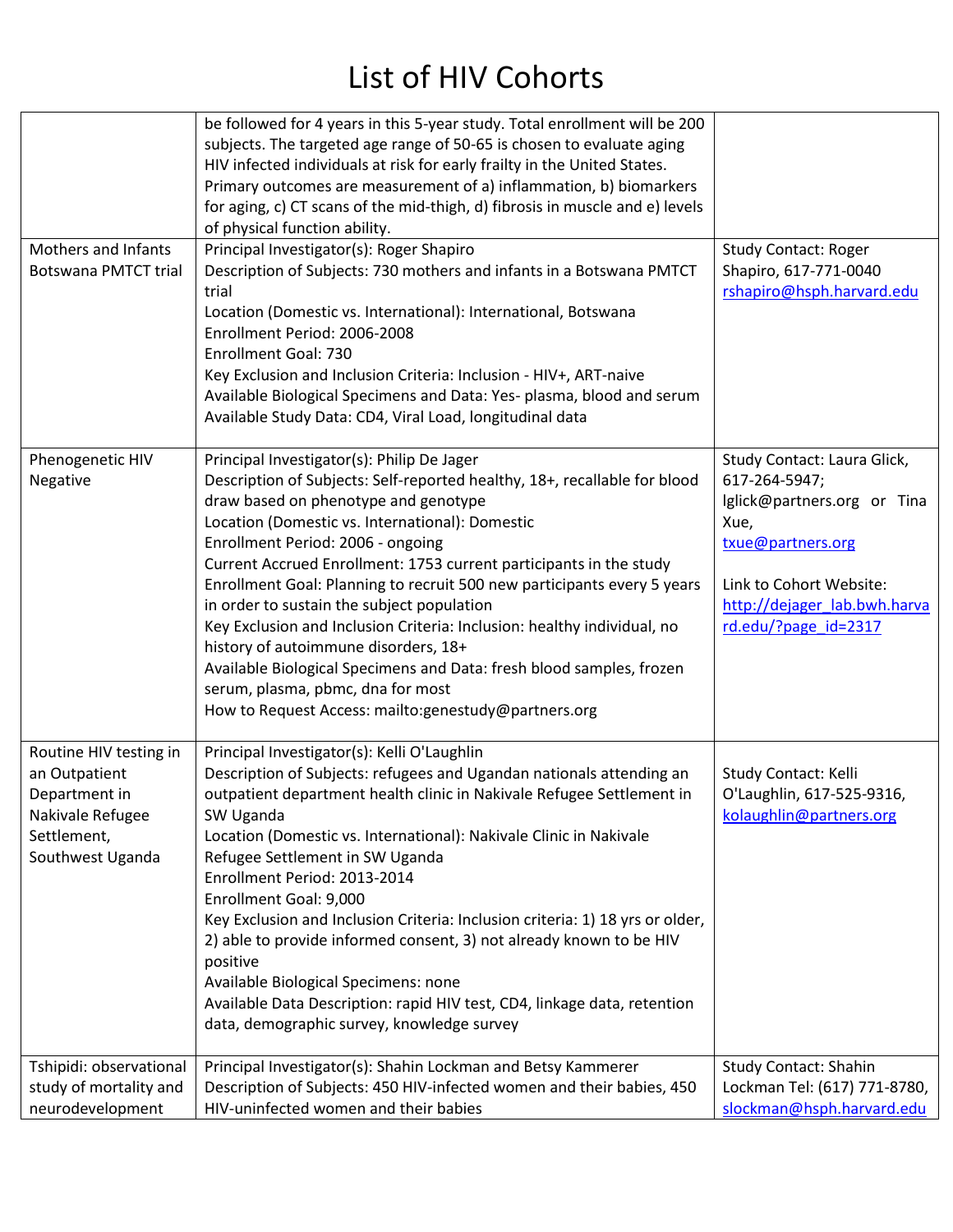| among HIV-<br>exposed/uninfected<br>vs. HIV-unexposed<br>infants in Botswana | Location (Domestic vs. International): Gaborone and Mochudi,<br>Botswana<br>Enrollment Period: 2010-2012<br>Enrollment Goal: 950 women and their infants (1900 total)<br>Key Exclusion and Inclusion Criteria: Women are Botswana citizens<br>>=18 years of age, able to provide informed consent<br>Available Biological Specimens and Data: Blood, serum, or plasma, DNA,<br>Peripheral Blood Mononuclear Cells, Other (breast milk (limited))<br>Available Data Description: Longitudinal maternal/infant data for 2<br>years (including infant neurodevelopment); CD4, VL, heme/chem on<br>subset                                                                                                                                                                                                                                                                                                                                                                                                                                                                  |                                                                        |
|------------------------------------------------------------------------------|------------------------------------------------------------------------------------------------------------------------------------------------------------------------------------------------------------------------------------------------------------------------------------------------------------------------------------------------------------------------------------------------------------------------------------------------------------------------------------------------------------------------------------------------------------------------------------------------------------------------------------------------------------------------------------------------------------------------------------------------------------------------------------------------------------------------------------------------------------------------------------------------------------------------------------------------------------------------------------------------------------------------------------------------------------------------|------------------------------------------------------------------------|
| Uganda AIDS Rural<br><b>Treatment Outcomes</b><br>Cohort Study               | Principal Investigator(s): David Bangsberg, MD<br>Description of Subjects: All patients over 18 years and initiating ART at<br>the Mbarara Immune Suppression Syndrome Clinic who lived within 60<br>kilometers from the clinic<br>Location (Domestic vs. International): Mbarara, Uganda<br>Enrollment Period: 2011-2013<br>Enrollment Goal: 1000 participants<br>Key Exclusion and Inclusion Criteria: Subjects must have been initiating<br>ART, lived within the catchment area of the clinic, and be over 18 years<br>old<br>Available Biological Specimens: Blood, serum, or plasma; Tissues and<br>Stool<br>Available Data Description: CD4 counts, viral loads, stool samples<br>Optional Additional Comments: This study is a continuation of an<br>earlier study with similar parameters. Additionally, this study has 7 sub-<br>studies, researching such topics as Postpartum Depression, Non-<br>Communicable Diseases, and reproductive counseling for<br>Serodiscordant couples. Therefore, some participants in various sub-<br>studies are not HIV +. | Study Contact: Rachel Rifkin,<br>617.724.3194,<br>rrifkin@partners.org |
| <b>International AIDS</b><br>Society                                         | Founded in 1988, IAS - the International AIDS Society - is the world's<br>largest association of HIV professionals, with members in more than<br>170 countries. Working with its members, the IAS advocates and drives<br>urgent action to reduce the impact of HIV. The IAS is also the steward of<br>the world's most prestigious HIV conferences: the International AIDS<br>Conference, the IAS Conference on HIV Science, and the HIV Research<br>for Prevention Conference.                                                                                                                                                                                                                                                                                                                                                                                                                                                                                                                                                                                       | https://iasociety.org/                                                 |
| Swiss HIV Cohort<br>Study (SHCS)                                             | In the early 1980s, when the first patients suffering from AIDS were<br>treated in Switzerland, the university hospitals Basel, Bern, Geneva,<br>Lausanne and Zurich, and the cantonal hospital St. Gallen began<br>registering patients and freezing infected blood.<br>In 1984, the Zurich HIV Cohort Study was founded at the University<br>Hospital Zurich. Prof. Ruedi Lüthy, co-founder of the Zurich cohort,<br>succeeded in winning over the other hospitals for a nationwide cohort,                                                                                                                                                                                                                                                                                                                                                                                                                                                                                                                                                                          | https://www.shcs.ch/                                                   |